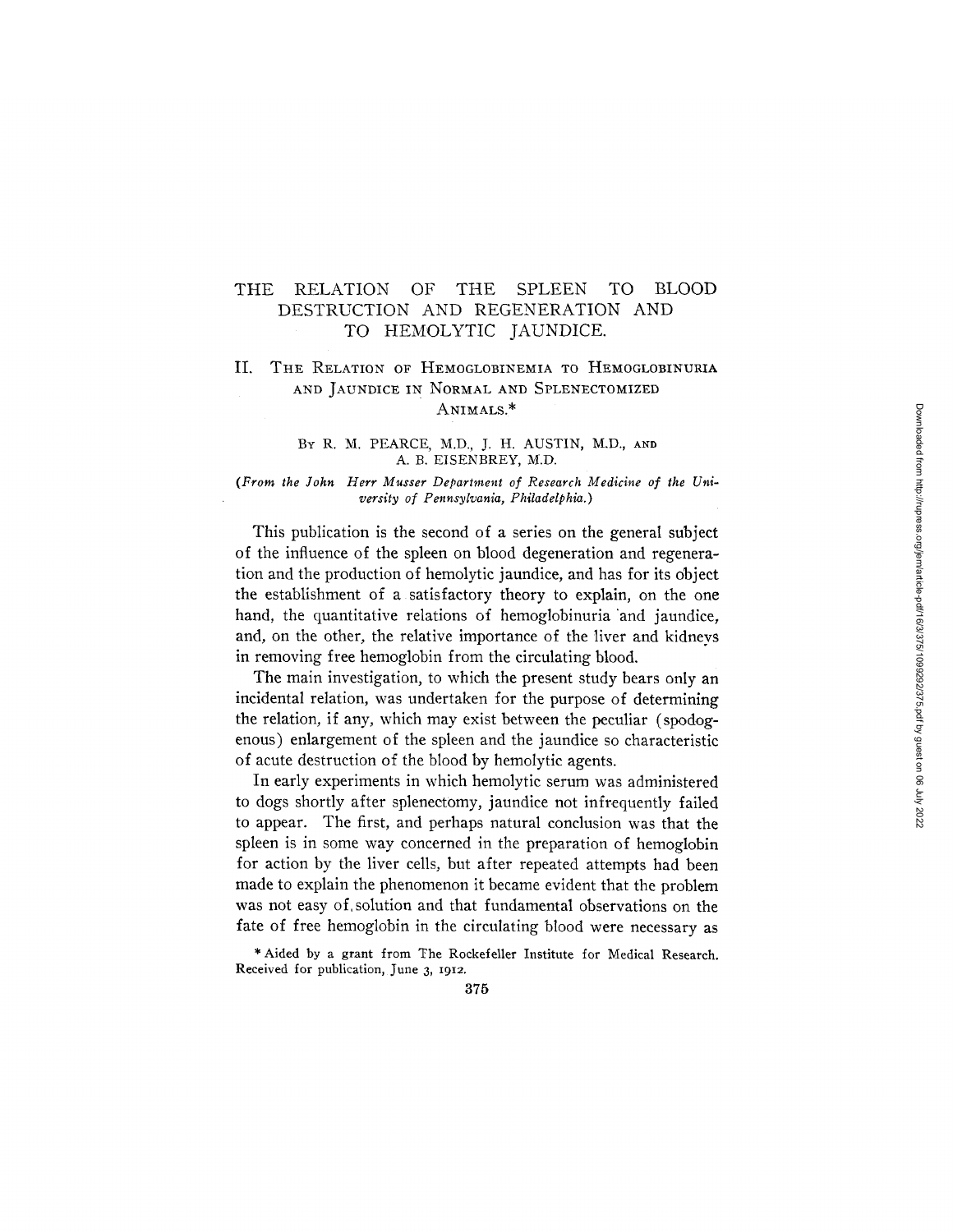## 376 *Blood Destruction and Regeneration.*

a basis for further investigation. The study of the fate of known quantities of hemoglobin injected into normal and splenectomized animals was therefore undertaken, and it is the results of this study which are here presented. The points studied were:  $(1)$  the degree of hemoglobinemia necessary in order to recognize free hemoglobin in the serum; (2) the degree of hemoglobinemia necessary for the escape of hemoglobin through the kidneys; (3) the percentage of hemoglobin eliminated by the kidneys; (4) the degree of retention of hemoglobin necessary to cause jaundice;  $(5)$  the influence of the absence of the spleen on the elimination or retention of hemoglobin.

### METHODS.

Defibrinated dog blood was hemolyzed with distilled water, sodium chlorid was added to render the solution isotonic with dog blood, the diluted blood was centrifugalized, and the hemoglobin content was determined by Fleischl's method. Definite amounts of the hemoglobin solution, always freshly prepared, were allowed to flow from a burette into a small branch of the femoral vein. The first appearance of hemoglobin in the urine was determined by a catheter in the bladder only or by a second catheter in one ureter. In order to aid the flow of urine each dog received 30o cubic centimeters of water by stomach tube. From time to time the skin was punctured and the blood was drawn into capillary tubes to determine how early free hemoglobin appeared in the serum.

The elimination of hemoglobin in the urine was estimated by rendering the urine acid with hydrochloric acid to about  $N/10$  and comparing this solution of acid hematin, suitably diluted, with a I per cent. solution made according to the Sahli method from blood containing Ioo per cent. of hemoglobin by the Fleischl scale. A Duboscq colorimeter was used for making the comparison.

Quantities of hemoglobin are designated throughout the paper in grams calculated on the assumption, for the sake of convenience, that blood giving a reading of Ioo per cent. by the Fleischl scale contains I4 per cent. of hemoglobin. This figure is, of course, only approximately correct, but as relative quantities are of importance in our work, an approximate determination of the absolute quan- .tities of hemoglobin is sufficient.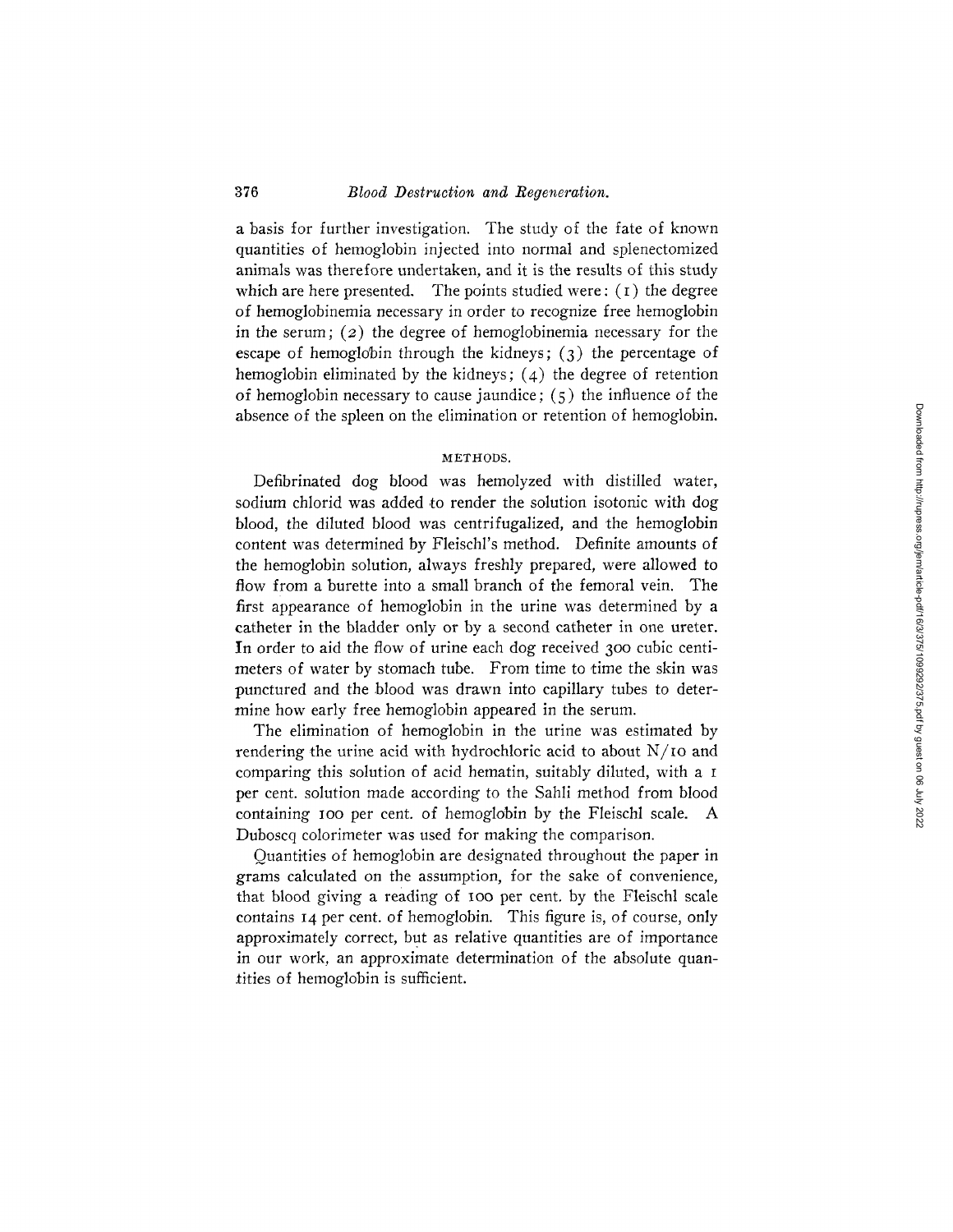It is of the utmost importance that all urine containing hemoglobin be placed promptly in the refrigerator until the colorimetric estimation is made. If such urine is allowed to stand a few hours at room temperature a green precipitate of a hemoglobin derivative is formed which, when treated with sodium chlorid and glacial acetic acid, gives the hemin test.

The experiments were made almost exclusively on female dogs, in order that urine obtained by catheterization might be available for the bile tests. This has been found to be most important on account of the small amounts of bile pigments occurring in the urine under the condition of these experiments. In all experiments ether anesthesia was employed.

The earlier experiments, which are given below, were made with the object of determining approximately (a) how much free hemoglobin is necessary to stain the serum, (b) how much must be introduced to cause its appearance in the urine, and (c) to gain some idea of the time relations.

*Experiment I.*-Normal dog, female; weight 8,360 gm. Ether anesthesia; cannula in left femoral vein; catheter in bladder; 3oo c.c. of water by stomach tube.

Feb. 2i, I912. 3.2o P. M. Urine normal.

3.22 P.M. Blood serum clear.

 $3.25$  P. M. io c.c. of hemolyzed blood injected (equal to  $0.32$  gm. of hemoglobin).

3.3o P. M. Blood serum clear.

3.32 P. M. Io c.c. of hemolyzed blood injected.

3.37 P. M. Blood serum clear.

3.39 P. M. Io c.c. of hemolyzed blood injected.

3.4o P. M. Much albumin in urine.

3.44 P. M. Blood serum faintly tinged with hemoglobin.

**3.5I,** 3.58, 4.05, 4.I2, 4.I9, 4.26 P. M. Blood serum deeply stained with hemoglobin.

3.46, 3.53, 4.oo, 4.o7, 4.I4, and 4.21 P.M. Io e.c. of hemolyzed blood injected. 3.55, 4-I5, 4.2I P. M. Much albumin in urine.

4.z2 P. M. Hemoglobin in urine.

5.23 P. M. Hemoglobin in urine decreasing in amount. Total elimination of hemoglobin  $= 0.18$  gm.

8.oo P. M. Urine free of hemoglobin.

Feb. 22-29, I91z Urine free of hemoglobin; no bile pigment; slight **trace of** albumin on 22d and 23d; none after **this.** 

*Summary.*--The total amount of hemoglobin injected was 2.91 gm. (0.35 gm. per kilo); the total elimination by the kidneys was 0.18 gm. The hemoglobin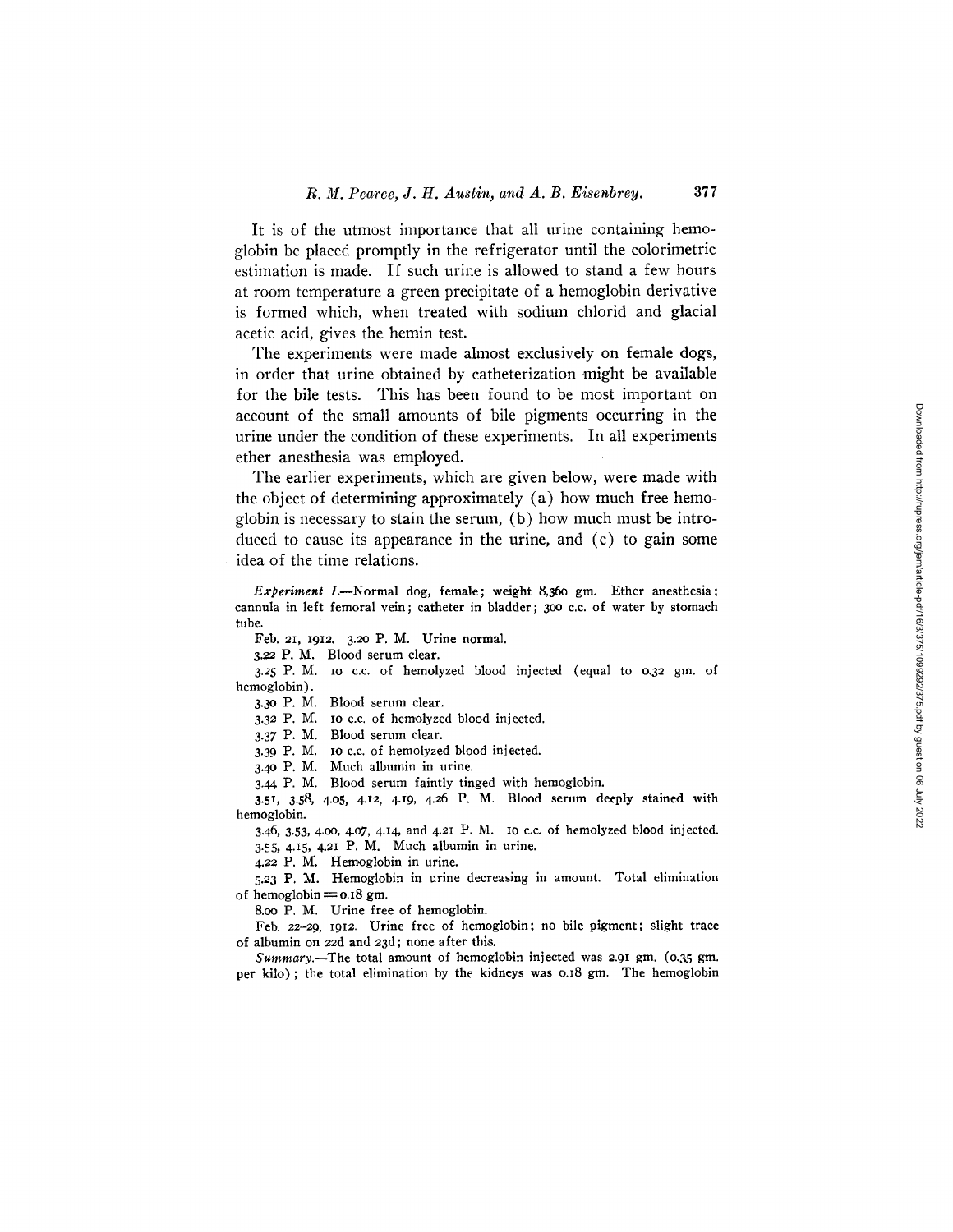retained was  $2.91 - 0.18 = 2.73$  gm., or 0.33 gm. per kilo. Hemoglobin was demonstrated in the blood serum after a lapse of nineteen minutes when  $30$  c.c. of the solution (0.97 gin. of hemoglobin) had been injected, and appeared in the urine after fifty-seven minutes when 90 c.c. of the solution (2.91 gm. of hemoglobin) had been introduced. Despite the great retention of hemoglobin, bile pigments did not appear in the urine.

*Experiment II.*-Normal dog, female; weight 11,000 gm. Ether anesthesia; cannula in branch of right femoral vein; catheter in bladder; 300 c.c. of water by stomach tube.

Feb. 29, 1912. 3.57 P. M. Urine normal.

Blood serum clear. 4.Ol P. M.

4.02–4.07 P. M.  $\alpha$  c.c. of hemolyzed blood injected, equal to 0.49 gm. of h.emoglobin.

4.07 P. M. Blood serum clear.

4.o9-4.15 P. M. 20 c.c. of hemolyzed blood injected.

4.1o P. M. Some albumin in urine.

4.14 P. M'. Blood serum clear.

4.16-4.18 P. M. 2o c.c. of hemolyzed blood injected.

4.20 P. M. Much albumin in urine.

4.21 P. M. Blood serum showed a trace of hemoglobin.

4.23-4.26 P. M. 20 c.c. of hemolyzed blood injected.

4.28 P. M. Blood serum deeply colored by hemoglobin.

4.30 P. M. io c.c. of hemolyzed blood injected.

4.32 P. M. Large amount of albumin in urine.

4.33 P. M. Hemoglobin present in urine.

4.35 P. M. Blood serum deeply colored by hemoglobin.

March I, 1912. The cage urine showed a trace of albumin, no bile pigment, and no hemoglobin. Urine by catheter at IO A. M. showed no albumin.

Summary.-The total amount of hemoglobin injected was 2.19 gm. (0.20 gm. per kilo); the total elimination by the kidney was 0.05 gm. of hemoglobin. The amount retained was, therefore,  $2.19 - 0.05 = 2.14$  gm, of hemoglobin, or 0.19 gm. per kilo. Hemoglobinuria was evident after a lapse of nineteen minutes when 60 c.c. of the solution (1.46 gm. of hemoglobin) had been injected, and hemoglobin appeared in the urine after thirty-one minutes when 9o c.c. of solution (2.19 gm. of hemoglobin) had been injected. Although nearly all the hemoglobin was retained, bile pigment did not appear in the urine.

*Experiment III.*--Normal dog, female; weight 11,040 gm. Ether anesthesia; cannula in branch of femoral vein; catheter in bladder; 300 c.c. of water by stomach tube.

March I, I912. 2.30 P. M. Urine normal.

2.34 P. M. Blood serum clear.

 $2.35 - 2.38$  P. M.  $20$  c.c. of hemolyzed blood injected (equal to 0.80 gm. of hemoglobin).

2.40 P. M. Blood serum showed faint trace of hemoglobin.

*2.42-2.45* P.M. IO c.c. of hemolyzed blood injected.

*2.47* P. M. Blood serum showed faint trace of hemoglobin.

2.49-2.51 P.M. IO c.c. of hemolyzed blood injected.

*2.52* P. M'. Hemoglobin present in urine.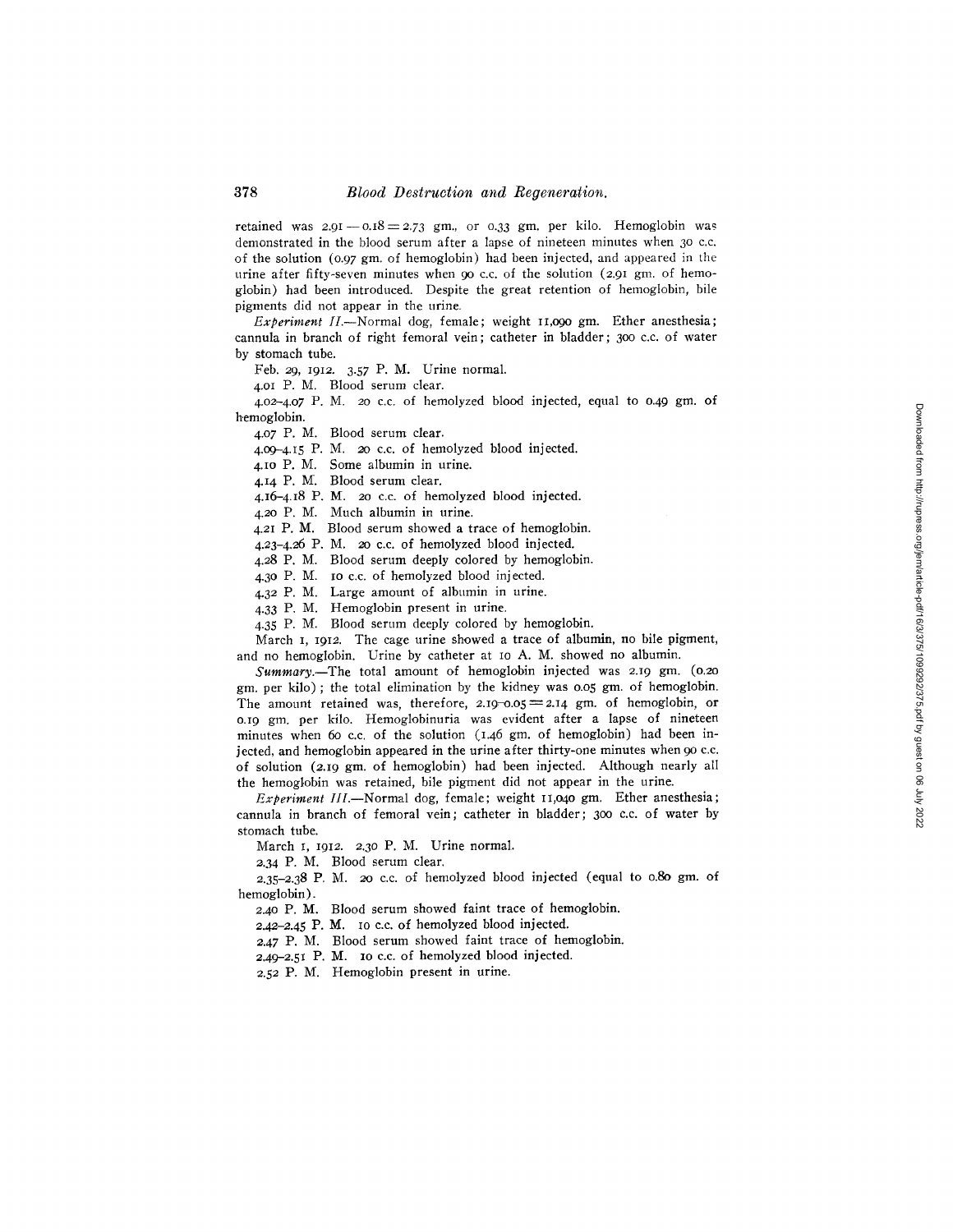2.54 P. M. Serum showed much hemoglobin.

March 2, 1912. 9.00 A.M. Urine obtained by catheter showed no hemoglobin, no bile pigment, and no albumin. Cage urine contained 0.15 gm. of hemoglobin.

12.oo M. Urine obtained by catheter showed no hemoglobin, no bile pigment, and no albumin.

March 3, 1912. Urine normal.

*Summary.--Hemoglobin* appeared in the serum five minutes after the beginning of the injection of 20 c.c. of the solution (0.80 gm, of hemoglobin), and was present in the urine after seventeen minutes, when  $40$  c.c.  $(1.60$  gm, of hemoglobin) had been injected. The total amount of hemoglobin introduced was 1.6 gm. (0.14 gm. per kilo). The total amount eliminated was 0.15 gm. The amount retained was, therefore, 1.45 gm. (0.13 gm. per kilo). As in the other experiments, the retained hemoglobin did not appear in the urine as bile pigment.

In order to determine precisely the moment when the kidney begins to excrete hemoglobin, the following experiments, in which a single large injection of hemoglobin was given, were undertaken.

*Experiment IV*.--Normal dog, female; weight  $7,100$  gm. Ether anesthesia; cannula in left external jugular vein; catheter in bladder; canuula in left ureter projecting into pelvis of kidney; 3o0 c.c. of water by stomach tube.

March 2, 1912.  $3.29-3.33$  P. M. 106 c.c. of hemolyzed blood injected ( $=$ 0.34 gm. of hemoglobin.

 $3.39\frac{1}{2}$  P. M. Hemoglobin appeared simultaneously in both vesical catheter and ureteral cannula.

*Experiment V*.--In another experiment of the same type a hemoglobin solution containing 0.32 gm. of hemoglobin was injected into the jugular vein between 4.04 and 4.06 P.M. Hemoglobin appeared in the ureteral cannula at  $4.14\frac{1}{2}$  P.M., and in the vesical catheter a few seconds later.

In these last experiments, if we take experiment IV for purposes of comparison, it is obvious that the hemoglobin concentration of the blood, determining the threshold of the kidney for hemoglobin, was reached at some time betwen 3.29 and 3.33 P. M. The detection of hemoglobin in the ureter and bladder was possible at  $3.39\frac{1}{2}$  P. M. It is evident from this that hemoglobin can be detected in the bladder about eight minutes after the threshold value of the kidney is reached. We may assume, therefore, that in experiments I, II, and III the threshold of the kidney for hemoglobin was reached eight minutes before hemoglobin appeared in the urine; that is, in experiment I at  $4.14$  P. M., at which time 2.59 grams of hemoglobin had been injected; in experiment II, at 4.25 P. *M.,* at which time 1.95 grams of hemoglobin had been injected; and in ex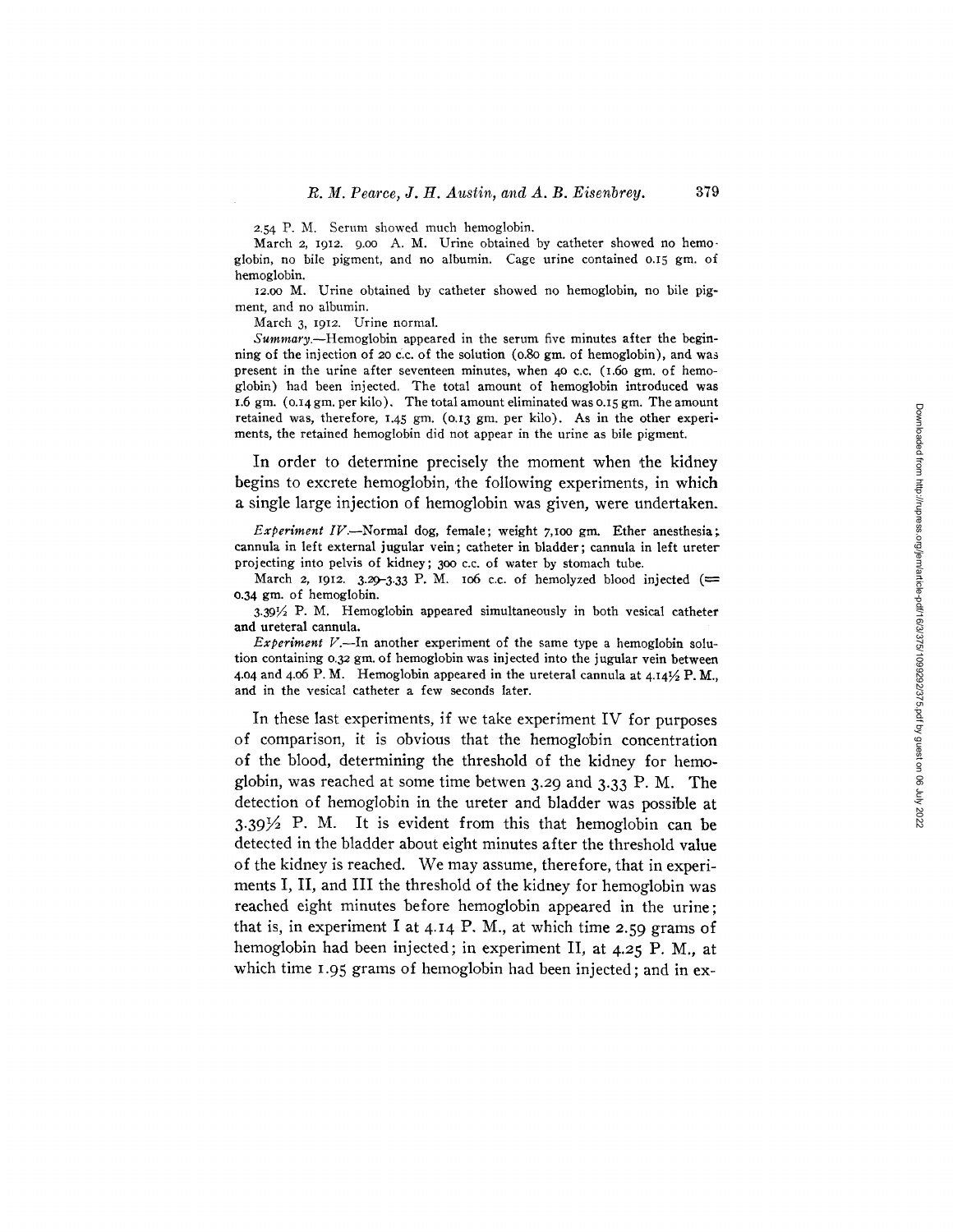periment III, at 2.44 P. M., at which time 1.2 grams of hemoglobin had been injected.

The question at once arises as to the reason for the apparent differences in these threshold values, experiments II and III being on the same animal. It is to be found, we believe, in the rate of injection. Thus in experiment I, the lapse of time from the beginning of the injection to the time the threshold of the kidney was reached was forty-nine minutes  $(3.25 \text{ to } 4.14 \text{ P. M.})$ ; in experiment II, this interval was twenty-three minutes  $(4.02 \text{ to } 4.25 \text{ P. M.})$ , and in experiment III, it was nine minutes (2.35 to 2.44 P. M.).

It is suggested at once that even while we are injecting, the hemoglobin is being removed at a definite rate by the tissues (liver?) as well as by the kidney, and that when the threshold value is reached we have actually less hemoglobin present in the serum than the above figures would indicate. Thus, if in experiments II and III (which were on the same animal and are, therefore, comparable) we assume that from the moment the injection began, tissues other than the kidneys were removing the hemoglobin at the rate of o.o54 of a gram per minute, then in experiment II at the end of twentythree minutes there will have been removed by the tissues  $1.24$  grams (23 times 0.054 of a gram) of the 1.95 grams injected, leaving 0.71 of a gram (o.o6 of a gram per kilo) present in the blood serum at 4.25 P. M. when the kidney threshold was reached; and in experiment III at the end of nine minutes there will have been removed o.49 of a gram (9 times 0.054 of a gram) of the 1.2 grams injected, leaving again o.7I of a gram (o.o6 of a gram per kilo) present in the blood serum at 2.44 P. M. when the threshold was reached. That this rate is not constant for all animals is shown in experiment I, in which the absorption took place more slowly. That the hemoglobin is nevertheless removed from the serum at about the rate of 0.05 of a gram per minute is borne out by the fact that after the injection of 2.8 to 4 grams of hemoglobin, we found the serum almost clear in about an hour or a little more. We therefore conclude that elimination of hemoglobin by the kidneys does not occur until it is present in the serum in a concentration of about 0.06 of a gram per kilo of body weight.

Concerning the amount of hemoglobin eliminated by the kidneys,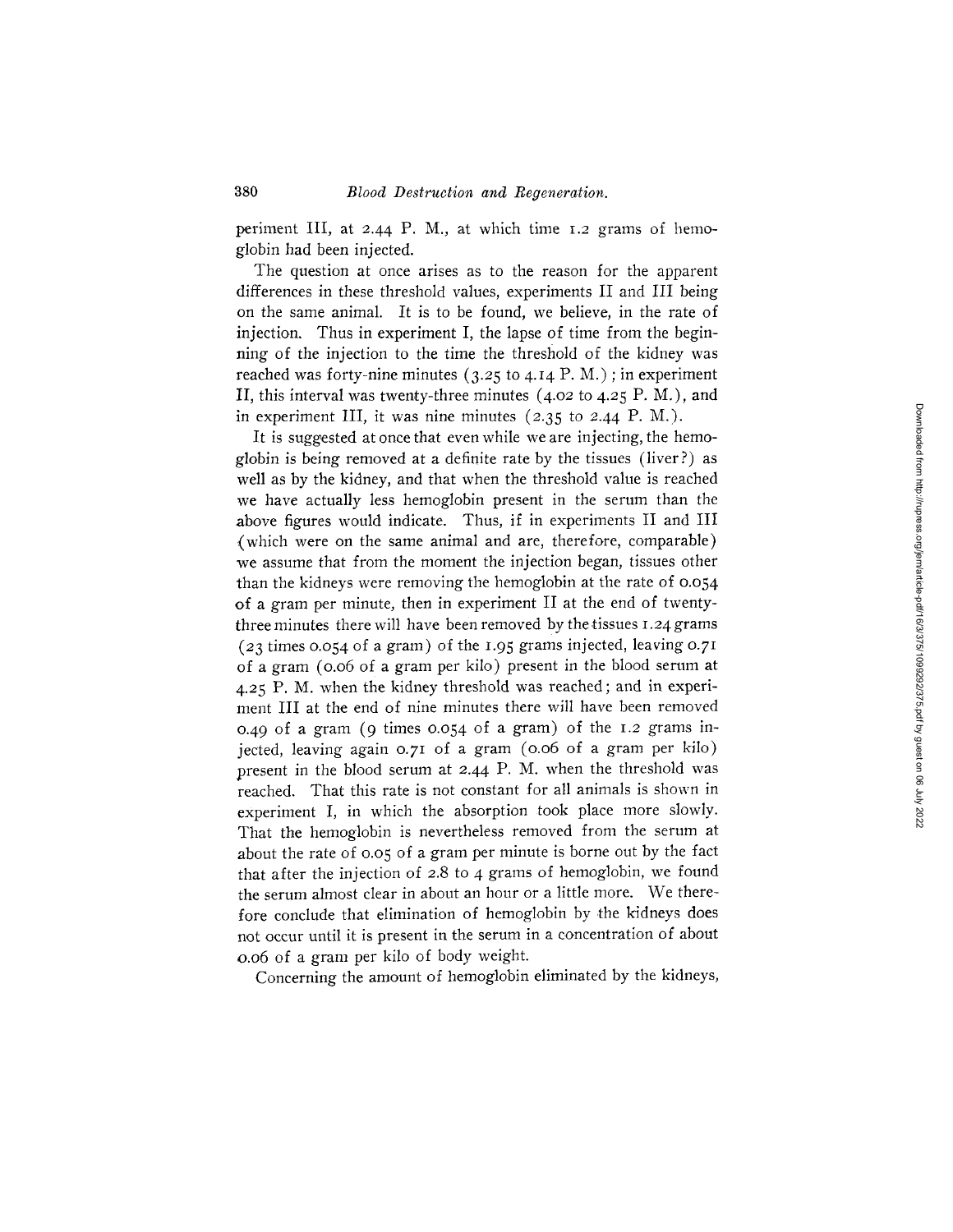it is probable that were it possible to stop injecting at the moment the renal threshold is reached, the quantity of hemoglobin eliminated would be a mere trace that could not be estimated. To do this, however, is practically impossible since one must wait for about eight minutes in order to detect the hemoglobin in the urine after the threshold is reached; but if very small amounts of hemoglobin are injected at such long intervals the hemoglobin will be entirely removed by tissues other than the kidneys during the eight minute intervals and the threshold will never be reached.

In each of the experiments quoted it happened that one injection of hemoglobin was given after the renal threshold was reached. Thus in experiment I, at 4.21 P. M., o.32 of a gram of hemoglobin had been injected; in experiment II, at 4.30 P. M., 0.24 of a gram of hemoglobin had been injected; and in experiment III, at 2.49 to 2.51 P. M., o-39 of a gram of hemoglobin had been injected. The total amounts eliminated in the urine were in experiment I, o.I8 of a gram; in experiment II, o.o5 of a gram; and in experiment III, o.15 of a gram (table I). Thus these quantities bear, as we should expect, a relation to the amount of blood injected above the threshold value; the amount eliminated being about half (or somewhat less), in excess over the threshold value. There is, of course, no relation between the total amount injected and the amount recovered in the urine, nor should we expect such a relation since the kidney is active only when a concentration has been reached which is above the threshold value for the kidney.

In none of these experiments was jaundice observed, and, as a matter of fact, we have found that in all normal animals, when injections are made slowly, jaundice is less readily produced than when the injections are made rapidly, as in the experiments to be described later.

The next problem for consideration was that concerning the degree of retention of hemoglobin necessary to cause jaundice. In order to study this question quantitatively and accurately in the shortest possible time, decreasing quantities of hemolyzed blood were injected intravenously into a series of normal dogs; in each case the percentage elimination by the kidney and occurrence or non-occurrence of bile pigments in the urine were noted.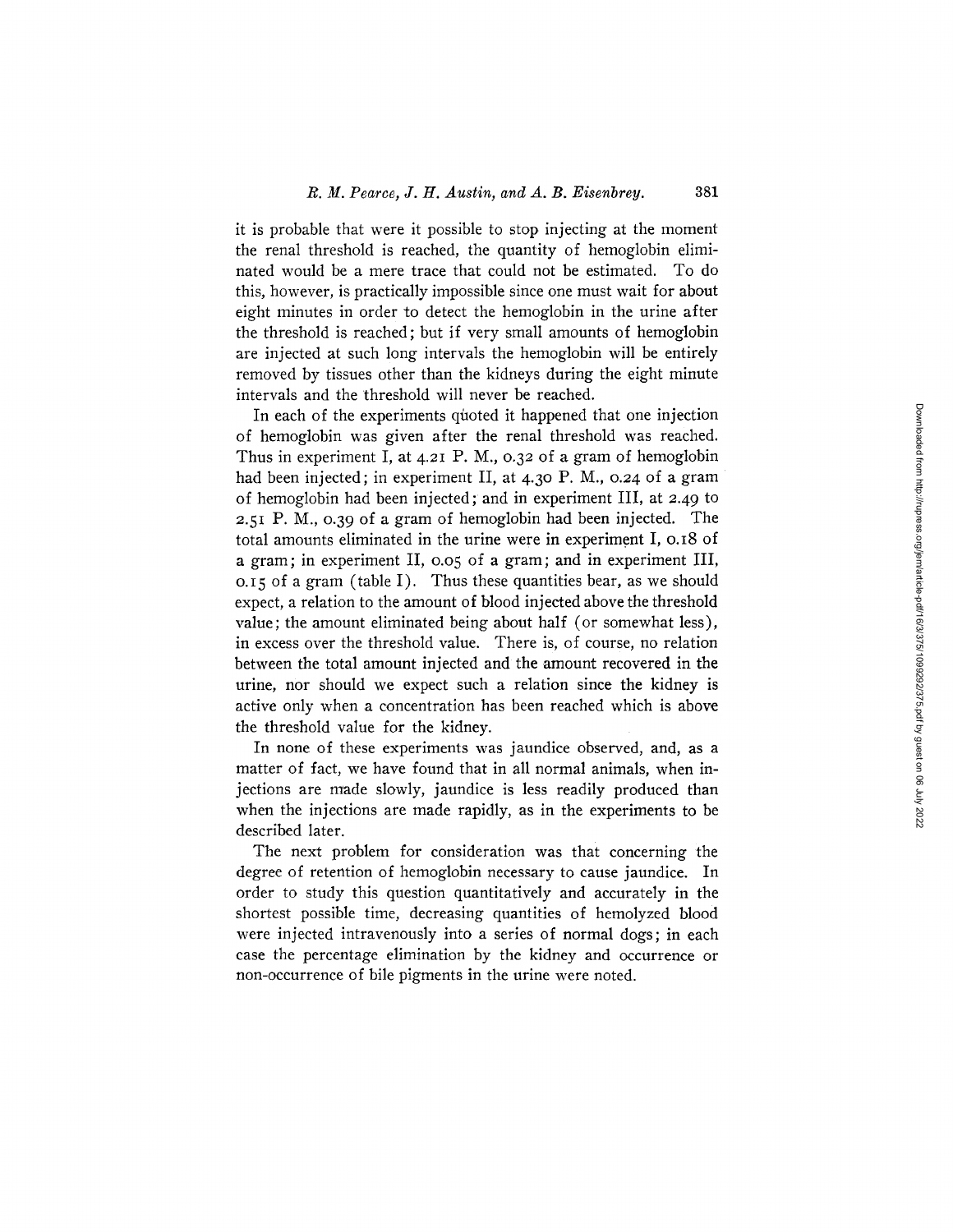| Details of Injection of Hemoglobin. |                        | None.                                        | None.<br>None. |                       | Marked.  | Faint trace.              | Very faint<br>trace. | None.        | Marked.                      |       | Marked.     | Faint trace.                 |                         | Faint trace                | Present. |                 | Trace. | Present.               |             | Trace.                  |             | Marked.               |                 |             | Marked.     |                         |  |
|-------------------------------------|------------------------|----------------------------------------------|----------------|-----------------------|----------|---------------------------|----------------------|--------------|------------------------------|-------|-------------|------------------------------|-------------------------|----------------------------|----------|-----------------|--------|------------------------|-------------|-------------------------|-------------|-----------------------|-----------------|-------------|-------------|-------------------------|--|
|                                     | Hemoglobin retained.   | Per cent.                                    |                | 93.7<br>97.7          | 6.4      | 67.5                      | $73.2$<br>82.9       |              | 64.1                         | 84.0  |             | 81.2                         | 73.5                    |                            | 83.2     | 78.9            |        | 72.5                   | 92.9        |                         | 81.6        |                       | 71.4            |             |             | 73.6                    |  |
|                                     |                        | Amount in<br>gm. per<br>kilo.                | 0.33           | 0.19                  | 0.13     | 0.39                      | 0.23                 | 0.22         | 0.18                         | 0.68  |             | 0.44                         | 0.28                    |                            | 0.31     | 0.25            |        | 0.28                   | 0.26        |                         | 0.22        |                       | 0.18            |             |             | 0.19                    |  |
|                                     |                        | Total in<br>g,                               |                | 2.71<br>2.145<br>1.45 |          | 2.27                      | 1.74                 |              | 1.30                         | 4.18  |             | 2.73                         | 2.88                    |                            | 3.26     | 2.43            |        | 4.76                   | 1.94        |                         | 2.82        |                       | 2.80            |             |             | 1.67                    |  |
|                                     | Hemoglobin eliminated. | Per cent.                                    | $\ddot{\circ}$ |                       |          | 100 10 100<br>100 100 100 |                      | 17.1         | 35.9                         | 16.0  |             | 18.8                         | 26.5                    |                            | 16.8     | 21.1            |        | 27.5                   | 7.2         |                         | 18.4        |                       | 28.6            |             |             | 26.4                    |  |
|                                     |                        | Total in<br>gm.                              | 0.18           | 0.05                  | 0.15     | <b>So.1</b>               | 0.64                 | 0.38         | 0.73                         | 0.85  |             | 0.63                         | 1.06                    |                            | 0.66     | 0.65            |        | 1.81                   | 0.15        |                         | 0.64        |                       | 1.12            |             |             | 0.59                    |  |
|                                     | Hemoglobin injected.   | Amount in<br>gm, per<br>kilo,                | 0.35           | 0.20                  | 0.14     | 0.58                      |                      | 0.26         | 0.29                         | 0.81  |             | 0.54                         | 0.38                    |                            | 0.37     | 0.32            |        | 0.38                   | 0.28        |                         | 0.27        |                       | 0.25            |             |             | 0.25                    |  |
|                                     |                        | Total in<br>ę.                               | 2.91           | 2.19                  | $60 - 1$ | $3.36$<br>$2.38$          |                      | 2.21         | 2.03                         |       | 5.03        | 3.36                         | 3.94                    |                            | 3.92     | 3.08            |        | 6.57                   | 2.09        |                         | 3.46        |                       | 3.92            |             |             | 2.23                    |  |
|                                     | Injection time.        | Gm. of<br>hemoglobin<br>per kilo<br>per min. | 0.006          | 0.007                 | 0.009    | 0.045                     | 0.039                | 0.024        | 0.072                        |       | 0.030       | 0.013                        | 0.012                   |                            | 0.046    | 0.032           |        | 0.038                  | 0.056       |                         | 0.039       |                       | 0.025           |             |             | 0.036                   |  |
|                                     |                        | Duration<br>in min.                          |                | ន្លនុង                |          | $\mathbf{r}$              | $\infty$             | $\mathbf{H}$ | 4                            |       | 27          | $\frac{1}{4}$                | 32                      |                            | ∞        | $\overline{10}$ |        | $\overline{1}$         | m           |                         | r           |                       | $\overline{10}$ |             |             | z                       |  |
|                                     |                        | Norma <sup>1</sup>                           | Normal         | Normal                | Normal   | Normal                    | Normal               | Normal       | splenectomy<br><b>Before</b> | After | splenectomy | splenectomy<br><b>Before</b> | After                   | splenectomy<br>Splenectomy | 28 days  | Splenectomy     | 9 mos. | Splenectomy<br>61 days | Splenectomy | 60 days                 | Splenectomy | Hemolytic<br>rro days | jaundice        | Splenectomy | 23 days     | Obstructive<br>jaundice |  |
|                                     |                        | Experi-<br>ment No.                          |                |                       |          | . <sub>88</sub>           |                      |              | МX                           |       | ×           |                              | $\overline{\mathbf{x}}$ | $\overline{\mathbf{X}}$    | XII      |                 | XIII   |                        | XIV         | $\overline{\mathbf{x}}$ |             | XVI                   |                 |             | <b>XVII</b> |                         |  |

Details of Injection of Hemodobin

TABLE I.

382

# *Blood Destruction and Regeneration.*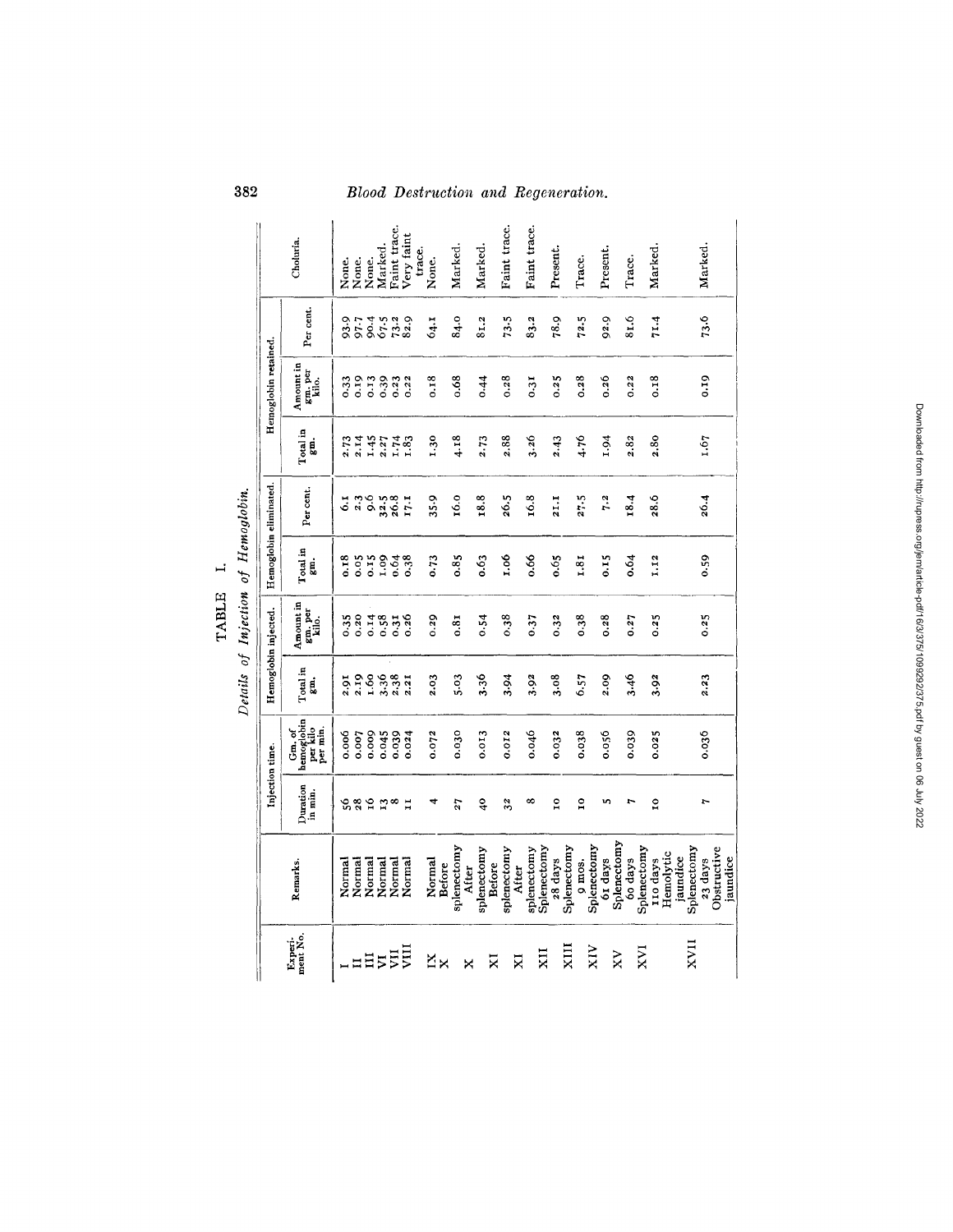The following experiments are illustrative.

*Experiment* VL--Normal dog, female; weight 5,780 gm. Ether anesthesia; cannnla in small branch of saphenous vein; catheter in bladder; 3oo c.c. of water by stomach tube.

March 27, I912. 3.20 P. M. Urine normal. Blood serum clear.

 $3.32 - 3.45$  P. M. 150 c.c. of hemoglobin solution  $(3.36$  gm. of hemoglobin) injected.

3.47 P. M. Blood serum deeply stained with hemoglobin.

3.48 P. M. Urine contained hemoglobin in small amount.

3.49 P. M. Urine deeply stained with hemoglobin.

12.oo M. Urine collected at this time contained 1.o9 gm. of hemoglobin. Bile pigment present.

March 28, 1912. 8.oo A. M. The cage urine contained much bile pigment; no hemoglobin, no albumin.

IO.OO A. M. Urine obtained by catheter contained bile pigment in lessened amount.

March 29, 1912. Faint trace of bile pigment in urine.

*Summary.*--The total amount of hemoglobin injected was 3.36 gm. (0.58 gm. per kilo). The total amount eliminated by the kidney was 1.09 gm. The amount retained was, therefore,  $3.36 - 1.09$  gm.  $= 2.27$  gm.  $(0.39)$  gm. per kilo). Bile pigments appeared in the urine in considerable amounts.

*Experiment VII*.--Female dog; weight 7,700 gm. Ether anesthesia. Injections of hemoglobin solution through hypodermic needle into superficial vein of lower part of leg.

March 28, 1912. 2.oo P. M. No albumin and no bile in urine.

3.59-4.o7 P. M. Injection into vein of 96.5 c.c. of hemoglobin solution (2.38 gm. of hemoglobin).

4.12 P. M. Catheterized. Hemoglobinuria was marked.

March 29, 1912. The cage urine contained much hemoglobin, a trace of bile, but no albumin. Total hemoglobin eliminated  $=$  0.64 gm.

10.30 A. M. Urine obtained by catheter contained no hemoglobin, and no albumin, but a trace of bile.

March 3o, 1912. No albumin and no bile in the urine.

*Summary.*--The total amount of hemoglobin injected was 2.38 gm. (0.31 gm. per kilo). The total amount eliminated by the kidney was 0.64 gm. The amount retained was, therefore, 1.74 gm. (0.23 gm. per kilo). For about twentyfour hours bile pigments occurred in traces in the urine.

*Experiment VIII.*--Female dog; weight 8,435 gm. Ether anesthesia. Injections through hypodermic needle into superficial vein of lower part of leg.

March 29, i912, No bile in urine.

 $3.38-3.49$  P. M. Injection into vein of 90 c.c. of hemoglobin solution (.21 gm. of hemoglobin).

11.50 P. M. The cage urine ( $3I$  c.c.) contained 0.38 gm. of hemoglobin. There was a light cloud of albumin and the faintest possible trace of bile.

March 30, 1912. io.oo A. M. The cage urine contained no hemoglobin, and no bile, but a trace of albumin.

March 31, 1912. The cage urine contained no bile.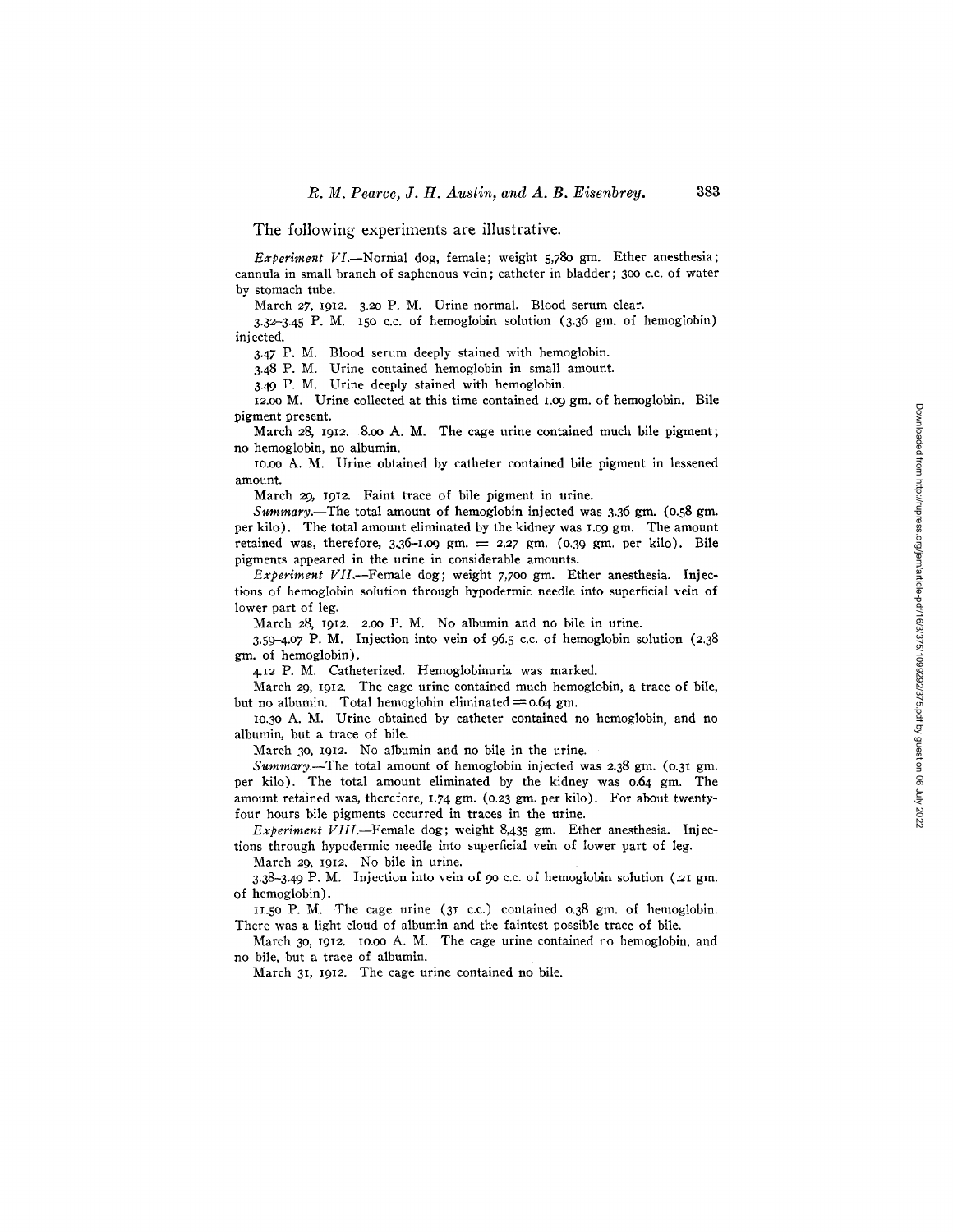#### **384** *Blood Destruction and Regeneration.*

*Summary.--The* total amount of hemoglobin injected was 2.2I gm. (0.26 gm. per kilo). The total amount eliminated by the kidney was o.38 gm. The amount retained was, therefore,  $1.83$  gm. (0.22 gm. per kilo). Bile pigments occurred in the urine for about eight hours in the faintest possible traces.

*Experiment IX.*-The same dog as in experiment VII; weight 7,010 gm. Ether anesthesia. Injections through hypodermic needle into superficial vein of lower part of leg.

April 2, I912. No albumin and no bile in urine.

2.50-2.54 P. M. Injection into vein of 71.5 c.c. of hemoglobin solution (2.03 gm. of hemoglobin).

April 3, 1912. 8.00 A. M. Urine contained 0.73 gm. of hemoglobin, no bile, and no albumin.

April 4, I912. Urine contained no bile and no albumin.

*Summary.*--The total amount of hemoglobin injected was 2.03 gm. (0.29 gm. per kilo). The total amount eliminated by the kidney was o.73 gm. The amount retained was, therefore, 1.30 gm. ( $0.18$  gm. per kilo). No bile pigments appeared in the urine.

A comparison of these four experiments on normal dogs shows that the retention of o.39 of a gram of hemoglobin per kilo caused marked choluria; of 0.23 of a gram, slight choluria for twentyfour hours ; of o.22 of a gram, a very faint choluria for eight hours ; and of o.18 of a gram, no choluria. The threshold for jaundice by this method in the normal dog lies apparently, therefore, between about o.18 of a gram and o.22 of a gram of hemoglobin per kilo of body weight.

The percentage of hemoglobin eliminated by the kidney appears to be a variable quantity. Thus, in experiment VI, 32.5 per cent. of the hemoglobin injected was eliminated by the kidney; in experiment VII, 26.8 per cent.; in experiment VIII, I7.1 per cent.; in experiment IX, 35.9 per cent.

In these four experiments the hemoglobin solution was rapidly injected during a period of from four to thirteen minutes. When the solution was introduced slowly a much larger amount could apparently be cared for in the liver without the production of jaundice. Thus, if we refer again to experiment I, in which the solution was introduced at intervals throughout a period of fifty-six minutes, we find that an amount of hemoglobin was retained equal to o.33 of a gram per kilo, without bile pigments occurring in the urine.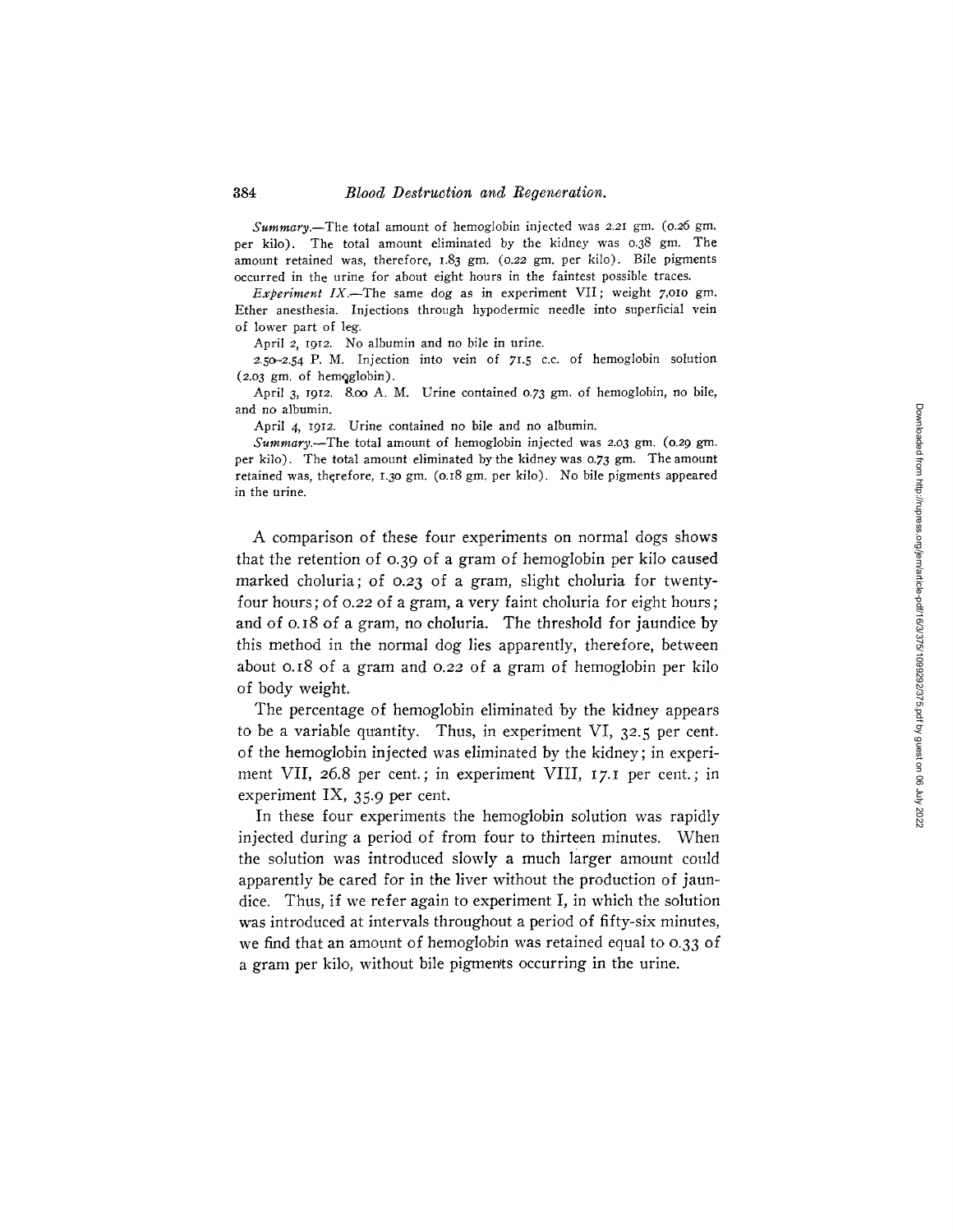### DISCUSSION.

These experiments seem definitely to establish the mechanism by which free hemoglobin is removed from the blood serum under normal conditions. Our conception of this mechanism is as follows. The kidney does not eliminate hemoglobin until its concentration in the blood serum reaches a certain level. This concentration we conclude from experiments I, II, and III is about that produced by the presence of 0.06 of a gram of free hemoglobin per kilo of body weight. As soon as the concentration of the hemoglobin in the serum is above this point, the hemoglobin passes through the kidneys and we have hemoglobinuria, but as soon as it falls below this amount, the hemoglobinuria ceases. However, other tissues, of which presumably the liver is the most important, appear to take up hemoglobin as soon as mere traces are present in the serum and continue to remove it from the serum whether the renal threshold is exceeded or not. Therefore, whenever the kidney is removing hemoglobin from the serum these other tissues are also removing it. The kidneys apparently remove 17 to 36 per cent., and the liver (and other tissues?) 64 to 83 per cent.

The hemoglobin which the liver removes is changed into bile pigment, which, if it is not produced in too large amounts, or if the hemoglobin is not taken to the liver too rapidly, passes out as bile pigment in the usual manner through the bile passages. On the other hand, if the hemoglobin is taken up by the liver in larger quantities, and especially if this occurs rapidly, the bile is formed faster than the bile capillaries can remove it and it is reabsorbed into the circulation and appears in the urine. Obviously if this hypothesis is correct, the larger the amount of bile pigment already present in the liver, the smaller will be the amount of hemoglobin necessary to call forth a choluria, and *vice versa.* 

Whether the accumulation of bile pigment or of hemoglobin in the liver influences the rate at which the liver removes hemoglobin from 'the serum has not been determined with certainty, but some of the experiments (to be presented later) apparently show a greater elimination of the hemoglobin by the kidney when the liver is presumably more or less saturated, as in spontaneous and obstructive jaundice, and the natural explanation for this is, that accumulation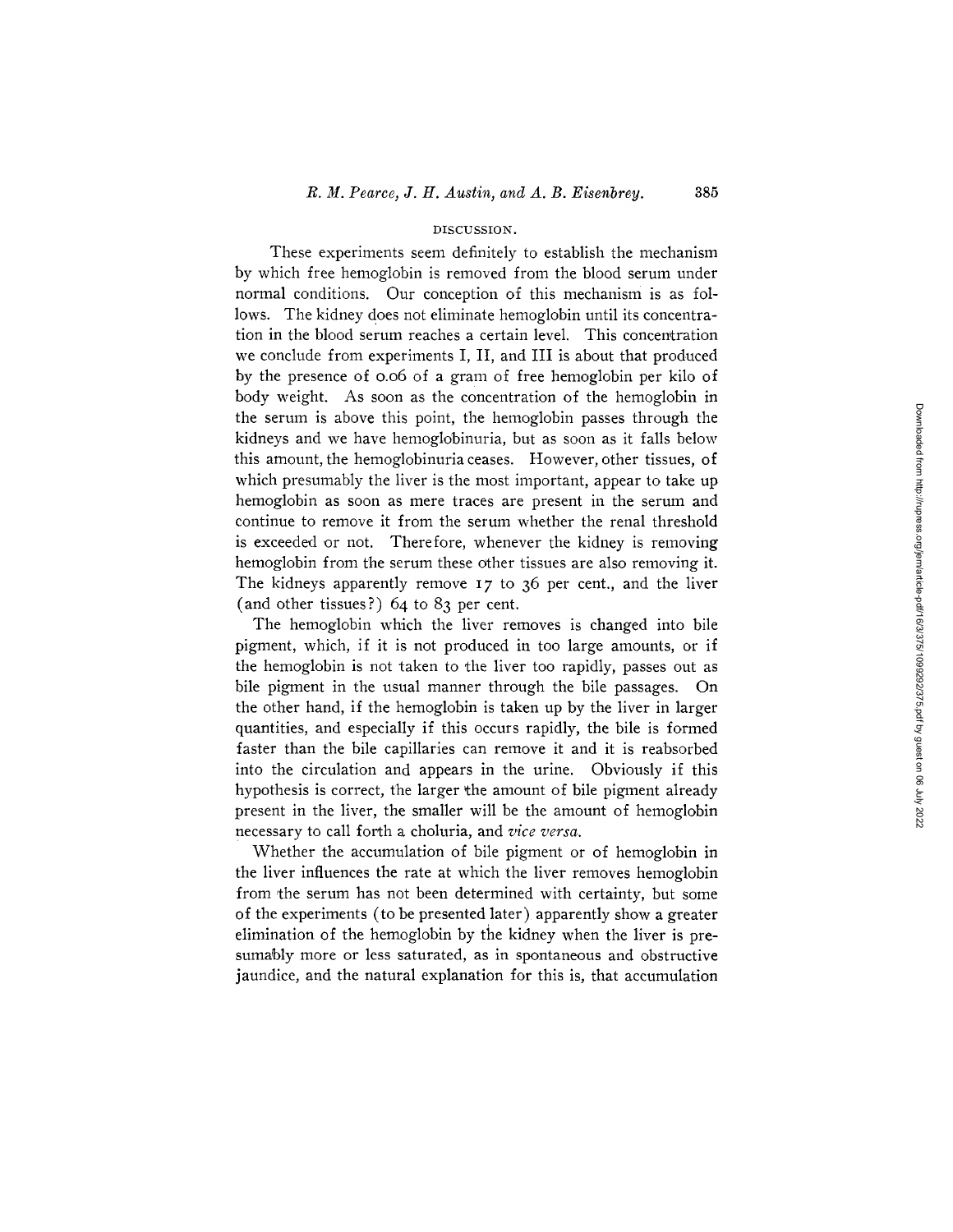in the liver diminishes the rate at which the liver takes up the hemoglobin from the serum, and, consequently, more hemoglobin is left for the kidneys to remove.

*The Effect of Splenectomy.--Having* determined these facts concerning the elimination of hemoglobin and the production of jaundice in normal dogs, we next studied the effect of splenectomy.

In two experiments hemoglobin solution was injected into normal dogs, after which these animals were splenectomized and later the hemoglobin injections were repeated.

The experiments follow.

*Experiment X.*-Normal dog, female; weight 6,190 gm. Ether anesthesia; cannula in small vein of left leg; catheter in bladder; 300 c.c. of water by stomach tube.

Feb. 26, I912. 3.25 P. M. Urine normal.

3.28-3.55 P. M. I4O c.c. of hemolyzed blood injected (5.03 gm. of hemoglobin).

4.IO P. M. Urine contained hemoglobin.

Feb. 27, 1912. I.00 A. M. Urine contained much hemoglobin (0.80 gm. of hemoglobin). No bile pigment.

8.I3 A. M. Urine obtained by catheter contained a small amount of hemoglobin (0.05 gm.). Faint but definite positive test for bile pigment.

3.00 P. M. Urine free of hemoglobin; bile test strongly positive.

4.0o P. M. Splenectomy.

Feb. 28, I912. Moderate amount of bile pigment in urine.

Feb. 29, I912. Trace of bile pigment in urine. Animal prepared for test as on Feb. 26. Injection into small vein of right leg.

2.30-2.42 P. M. Faint trace of bile pigment.

 $2.42 - 3.22$  P. M. Slow injection of  $140$  c.c. of hemolyzed blood  $(3.36$  gm. of hemoglobin).

3.05 P. M. Urine contained hemoglobin (at this time, 2.49 gm. of hemoglobin had been injected).

3.42 P. M. Urine contained much hemoglobin.

March I, I912. 8 A. M. The cage urine was slightly tinged with hemoglobin. The total amount eliminated was 0.63 gm. There was a faint bile reaction.

9.00 A. M. Urine obtained by catheter was free from hemoglobin, but gave well marked bile reaction.

*Summary.--Before* splenectomy the amount of hemoglobin injected was 5.03 gin. (o.8I gin. per kilo), the amount eliminated by the kidneys was 0.85 gm., and the amount retained was  $4.18$  gm. (0.68 gm. per kilo). Bile pigment was abundant in the urine. The hemoglobin eliminated through the kidneys was I6 per cent. of the total amount injected. After splenectomy the amount of hemoglobin injected was  $3.36$  gm. (0.54 gm. per kilo); the amount eliminated by the kidneys was  $0.63$  gm., and the amount retained was  $2.73$  gm.  $(0.44$  gm. per kilo). Bile pigment was abundant in the urine. The percentage of hemoglobin  $elim(-)$ . hated through the kidneys was i8.8 per cent. of the total amount injected.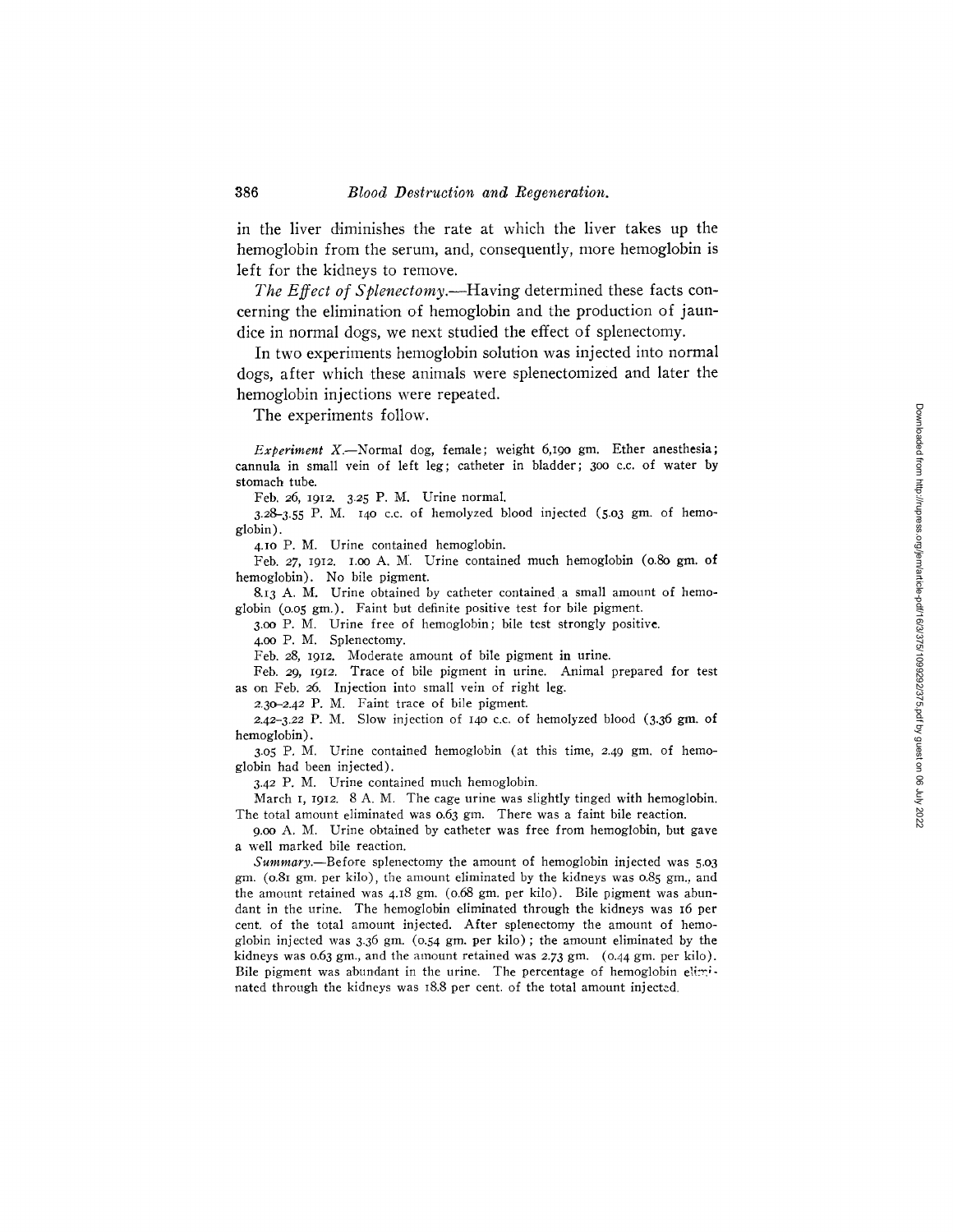In the second experiment of the same type smaller amounts of hemoglobin were used.

*Experiment XI*.-Normal dog, female; weight 10,500 gm. Ether anesthesia; catheter in bladder; cannula in small vein of left leg; 3oo c.c. of water by stomach tube.

March 4, 1912. 4.1o P. M. Urine normal.

4.18-4.23 P. M. 50 c.c. of hemolyzed blood injected  $(1.97 \text{ gm}, 0f \text{ hemoglobin})$ . 4.45-4.50 P.M. 50 c.c. of hemolyzed blood injected  $(1.97 \text{ gm. of hemoglobin})$ . 4.55 P. M. Urine contained O.ll gm. of hemoglobin.

March 5, 1912. 8.00 A. M. The cage urine contained 0.95 gm. of hemoglobin. Bile test was faintly positive.

5 P. M. Urine obtained by catheter contained no hemoglobin and no bile. March 6, 1912. 2.00 P. M. Urine obtained by catheter contained no hemo-

globin, but had a very faint trace of bile.

4.0o P. M. Splenectomy.

March 8, 1912. The animal was prepared for test as on March 4; injection into small vein of right leg.

4.30 P. M. Urine normal.

4.32-4.40 P. M. Injection of 100 c.c. of hemolyzed blood (3.92 gm. of hemoglobin).

4.47 P. M. Urine contained hemoglobin.

March 9, I912. Urine contained much hemoglobin and a trace of bile.

The total elimination of hemoglobin was 0.66 gm.

March lO-I1, 1912. Urine showed faint trace of bile.

March I2-I3, I912. Urine free of bile.

*Summary.--Before* splenectomy the amount of hemoglobin injected was 3.94 gm. (0.38 gm. per kilo). The amount eliminated by the kidneys was 1.06 gm., and the amount retained was  $2.88$  gm. (0.28 gm. per kilo). Bile pigments appeared in the urine in traces. The percentage of hemoglobin eliminated through the kidneys was 26.5. After splenectomy the amount of hemoglobin injected was  $3.92$  gm. (0.37 gm. per kilo), the amount eliminated by the kidneys was  $0.66$  gm., and the amount retained was  $3.26$  gm.  $(0.31$  gm. per kilo). Bile pigments were present in the urine in traces. The percentage of hemoglobin eliminated through the kidneys was 16.8 per cent.

In this experiment, therefore, the spleen did not have any influence on the elimination or the retention of hemoglobin, or on the retardation of the appearance of bile pigments in the urine.<sup>1</sup> However, as these experiments were done only a few days after splenectomy and with quantities of hemoglobin larger than the minimum

<sup>1</sup> Recently it has been shown by Gilbert, A., Chabrol, E., and Bénard, H. (Recherches sur la bilig6nie cons6cutive aux injections exp6rimentales d'h6moglobine, *Presse todd.,* 1912, xx, 113) that absence of the spleen does not influence the power of the liver to transform into bile the hemoglobin furnished in the form of laked blood.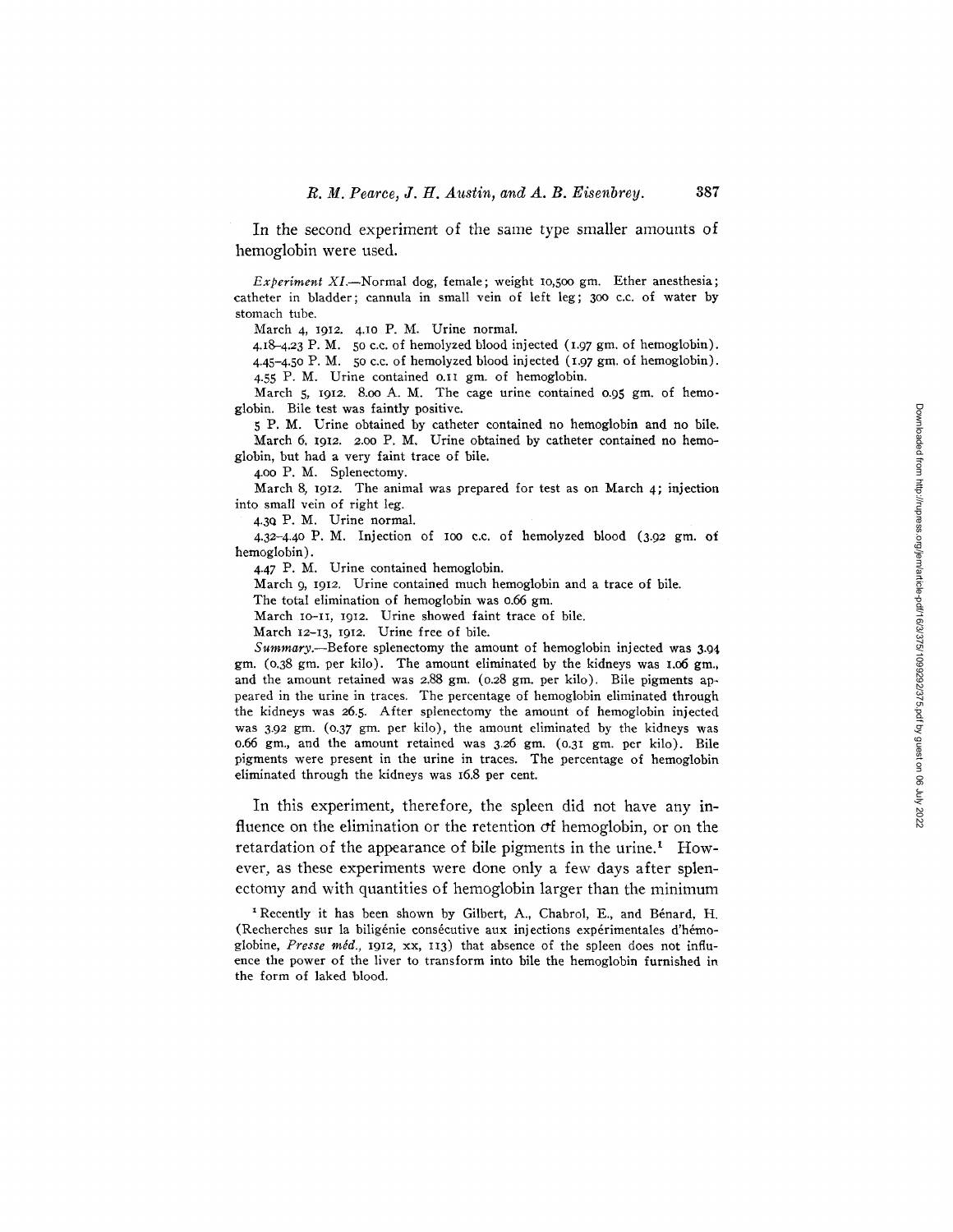necessary to produce jaundice in normal animals, it was thought wise to make the same test at longer periods after operation and with smaller quantities of hemoglobin.

*Experiment* X//.--Female dog.

March 13, I912. Splenectomy.

April 10, 1912. Weight 9,740 gm. Ether anesthesia; needle in small vein of leg. No albumin and no bile in urine.

4.04-4.10 P. M. Injected  $76$  c.c. of a solution containing 2.66 gm. of hemoglobin.

April ii, 1912. 8.00 A. M. The cage urine contained *o.16* gin. of hemoglobin and also a quantity of precipitated and altered hemoglobin that could not be accurately measured; no bile pigment was present.

IO.OO A. M. Urine obtained by catheter contained no hemoglobin and no bile.

4.00-4.10 P. M. Injected 122 c.c. of a solution containing  $3.08$  gm. of hemoglobin.

April 12, I912. 8.00 A. M. The cage urine contained 0.65 gm. of hemoglobin, a trace of bile, and a light cloud of albumin.

9.30 A. M. Urine obtained by catheter showed moderate bile test; no albumin.

April 13, 1912. No bile in urine.

*Summary.--At* the first injection, 2.66 gin. of hemoglobin *(0.27* gin. per kilo) were introduced; the amount eliminated by the kidneys was uncertain; no bile pigment appeared in the urine. A second injection of  $3.08$  gm. of hemoglobin  $(0.32 \text{ gm}$ , per kilo) was made one day later. The amount eliminated by the kidneys was  $0.65$  gm., and the amount retained was  $2.43$  gm.  $(0.25)$  gm. per kilo). Bile pigment was present in the urine. The amount of hemoglobin eliminated by the kidneys was 2I.I per cent.

*Experiment XIII.--July* 8, 1911. Splenectomy.

April 2, 1912. (Nine months after splenectomy.) Weight 17,220 gm. Ether anesthesia; needle in small vein of leg. Urine contained no albumin and no bile. *3.17-3.27* P. M. Injected I67.5 c.c. of solution containing 6.57 gin. of

hemoglobin. April 3, 1912. 8.00 A. M. The cage urine contained 1.81 gm. of hemoglobin and had a faint trace of bile.

April 4, I912. Urine contained no hemoglobin, no albumin, and no bile.

*Summary.*--The amount of hemoglobin injected was 6.57 gm. (0.38 gm. per kilo), the amount eliminated by the kidneys was 1.81 gm., and the amount retained was  $4.76$  gm.  $(0.28$  gm. per kilo). Bile pigments were present in the urine in traces. The hemoglobin eliminated by the kidneys equalled *27.5* per cent. of the total amount injected.

*Experiment XlV.--February* io, 1912. Splenectomy.

April II, 1912. Weight of animal 7,520 gm. (Sixty-one days after splenectomy.) Ether anesthesia; needle in small vein of leg.

Urine contained no albumin and no bile.

3.33-3.38 P. M. Injected 59.8 c.c. of a solution containing 2.09 gm. of hemoglobin.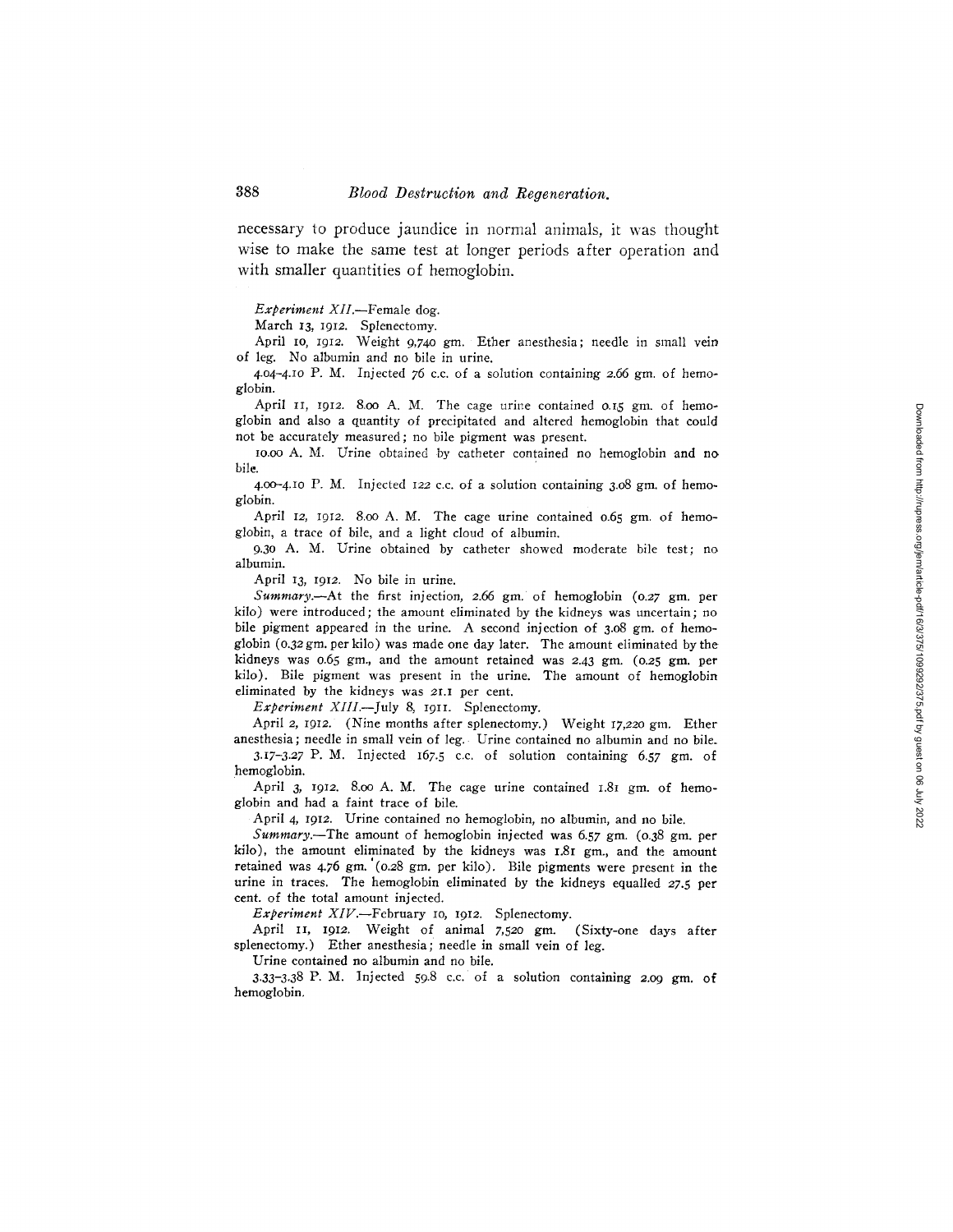7.2o P. M. The cage urine contained o.15 gm. of hemoglobin, no albumin, and no bile.

April 12, I912. 8.00 A. M. The cage urine was free from hemoglobin; bile pigment present; no albumin.

9.3o A. M. Urine obtained by catheter showed distinct reaction for bile.

April 13, 1912. No bile.

*Summary.*--The amount of hemoglobin injected was 2.09 gm. (0.28 gm. per kilo), the amount eliminated by the kidneys was o.15 gm., and the amount retained was 1.94 gm. (0.26 gm. per kilo). Bile pigments were present in the urine in considerable amount. The hemoglobin eliminated by the kidney equalled *7.2* per cent. of the total amount injected.

*Experiment XV*.--February 10, 1912. Splenectomy.

April 10, 1912. Weight 12,680 gm. (Sixty days after splenectomy.) Ether anesthesia; needle in small vein of leg.

No albumin and no bile in urine.

 $4.22 - 4.29$  P. M. Injected 99 c.c. of solution containing  $3.46$  gm. of hemoglobin.

April 11, 1912. 8.45 A. M. The cage urine contained  $0.36$  gm. of hemoglobin in solution and about o.28 gm. of precipitated hemoglobin; the total amount eliminated was about o.64 gm. No albumin; faint trace of bile.

9.30 A. M. Urine obtained by catheter contained a trace of bile; no hemoglobin.

April 12, I912. No bile.

*Summary.*-The amount of hemoglobin injected equalled 3.46 gm. (0.27 gm. per kilo), the amount eliminated by the kidneys was about 0.64 gm, and the amount retained was about 2.82 gm. (0.22 gm. per kilo). A trace of bile appeared in the urine. The amount of hemoglobin eliminated by the kidneys was about 18.4 per cent. of the total amount injected.

These six experiments on splenectomized animals, in all of which bile pigments appeared in the urine for a short time and in small quantities after the retention of 0.44, o.31, 0.25, 0.28, 0.26, and 0.22 gm. per kilo, respectively, indicate that the threshold for jaundice in splenectomized dogs is approximately 0.22 of a gram per kilo, the same as in the experiments (VI to XI) with normal dogs, in which the threshold was found to be between o.18 and 0.22 of a gram per kilo.

When we examine the percentage of hemoglobin eliminated by the kidneys in the six splenectomized animals, we find that it runs a trifle lower than the limits determined for normal animals, being I8.8, I6.8, 21.1, 27.5, 7.2 (?), and I8.4 per cent. (average, excluding the fifth figure, 20.5 per cent.), as compared with  $32.5$ ,  $26.8$ , 17.1, 35.9, 16, and 26.5 per cent. (experiments VI to XI), with an average of 25.8 per cent. We can, therefore, conclude that splen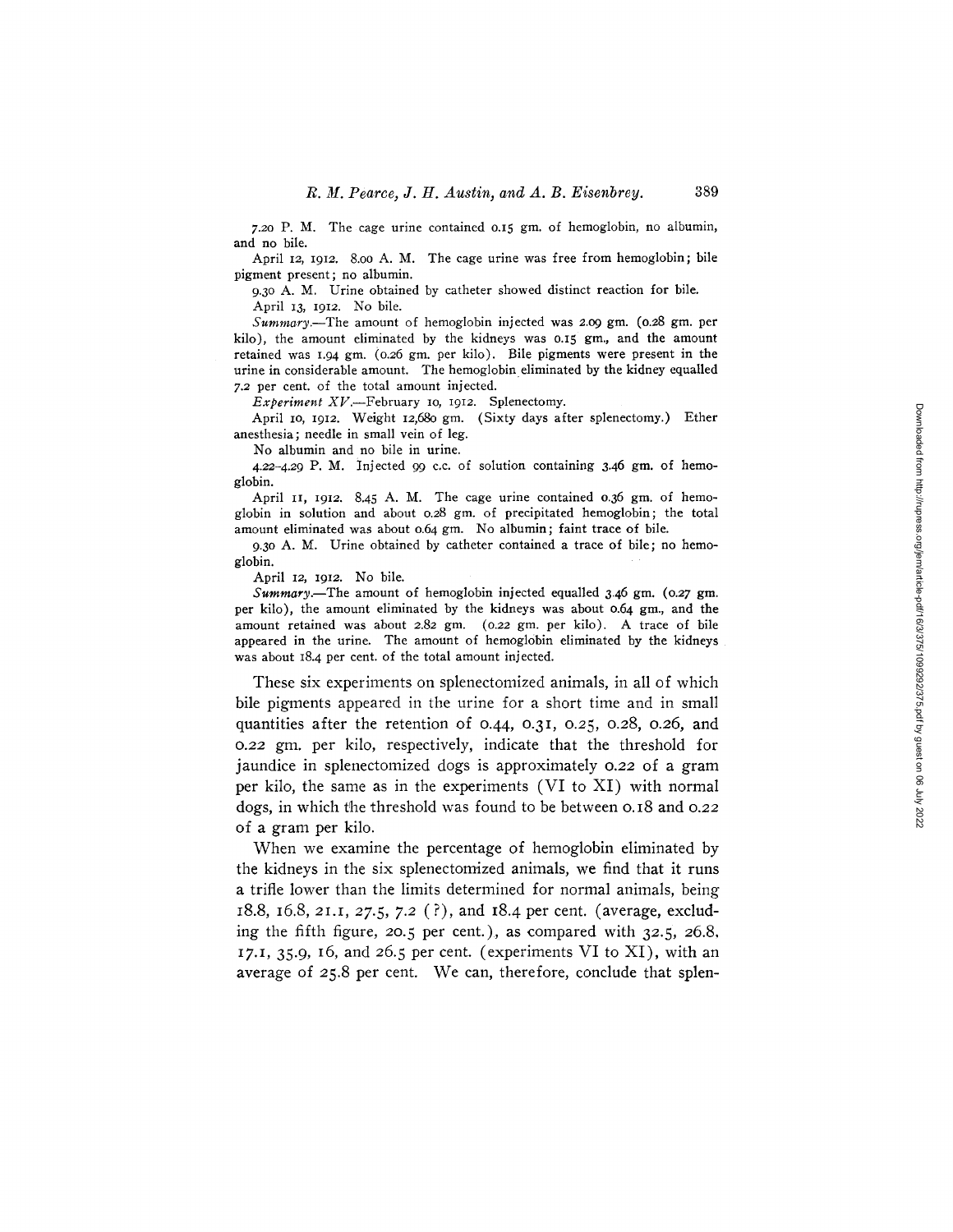ectomy has no influence in increasing the elimination of free hemoglobin by the kidneys nor does it, as is shown by the occurrence of choluria in each of the experiments, alter the ability of the liver to form bile pigments from hemoglobin, or interfere with the elimination of these pigments. Thus one of the possible explanations for the failure of jaundice to follow the administration of a hemolytic serum in splenectomized animals, as suggested in the first paper<sup>2</sup> of this series, is shown to be untenable.

Our next experiments were undertaken for the purpose of determining whether a liver saturated with bile pigments would take up hemoglobin from the serum less rapidly than a normal liver and thus lead to the elimination of a larger percentage of hemoglobin through the kidneys. For this purpose we used  $(1)$  a dog that, after splenectomy, had developed a spontaneous choluria, and (2) a dog with obstructive jaundice. The observations on the former follow.

*Experiment* XVI.--November 15, 1911. Splenectomy.

March 4, 1912. Weight of animal 15,550 gm. (110 days after splenectomy). Ether anesthesia; needle in small vein of leg.

Urine intensely stained with bile pigment.

Injection during a period of ten minutes of 104 c.c. of a solution containing 3.92 gm. of hemoglobin.

March 5, 1912. 8 A. M. The cage urine contained 1.12 gm. of hemoglobin. Urine was deeply bile-stained.

5.oo P. M. The cage urine was free from hemoglobin, but bile pigment was still abundant.

*Summary.*--The amount of hemoglobin injected equalled 3.92 gm. (0.25 gm. per kilo), the amount eliminated by the kidneys was 1.12 gm., and the amount retained was 2.80 gm. (0.18 gm. per kilo). Bile pigments continued to be as abundant as before the experiment. The hemoglobin eliminated by the kidneys equalled 28.6 per cent. of the total amount injected.

The second experiment was on a splenectomized dog in which we ligated the common bile duct two days before the injection of the hemoglobin.

*Experiment XVII.--Female* dog.

March 6, I912. Splenectomy.

March *27,* 1912. Common bile duct doubly ligated. Severed between ligatures.

March 28, 1912. Large amount of bile in urine.

<sup>2</sup> Pearce, R. M., Austin, J. H., and Krumbhaar, E. B., I. Reactions to Hemolytic Serum at Various Intervals after Splenectomy, *]our. Exper. Med.,* 1912, xvi, 363.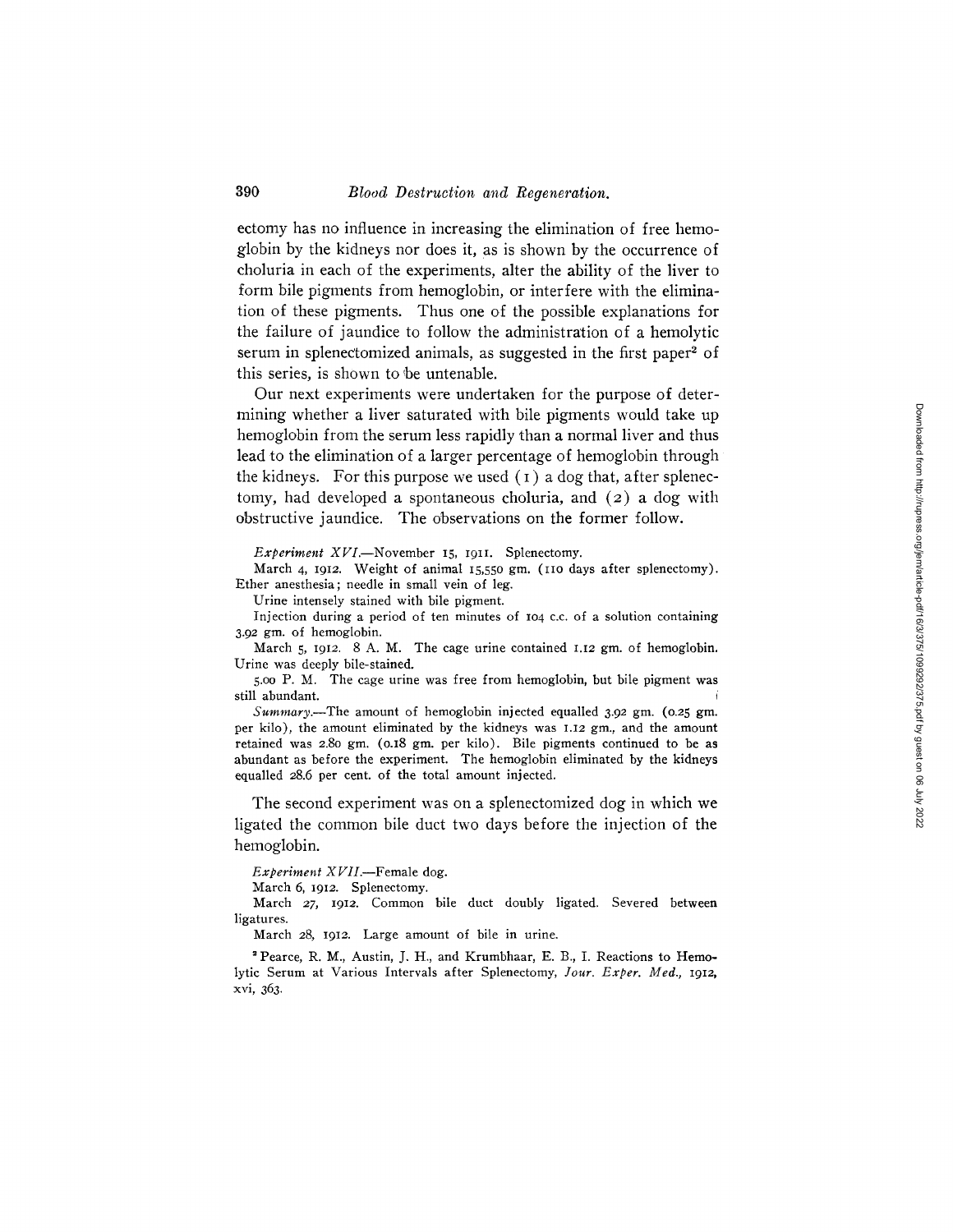March 29, 1912. Much bile and no albumin in urine. Weight 8,945 gm.

3.17-3.24 P. M. Ether anesthesia; needle in small vein of leg. Injected 9o.5 c.c. of solution containing 2.23 gm. of hemoglobin.

11.5o P. M. The cage urine contained o.59 gm. of hemoglobin; trace of albumin; intense bile reaction.

March 30, 1912. The cage urine contained no hemoglobin; trace of albumin; intense bile reaction.

March 31, 1912. Urine the same as on March 3o.

*Summary.*--The amount of hemoglobin injected equalled 2.23 gm. (0.25 gm. per kilo), the amount eliminated was 0.59 gm., and the amount retained was 1.67 gm. (0.19 gm. per kilo). Bile pigments continued to be abundant in the urine. The hemoglobin eliminated by the kidneys equalled 26.4 per cent. of the total amount injected.

The percentage of hemoglobin eliminated by the kidney in these two experiments, namely 28.6 and *26.4* per cent., is distinctly higher than in the six other experiments on splenectomized dogs (with the single exception of experiment XIII), although well within the limits established for normal dogs. With the increased elimination, there was a corresponding slight decrease in the amount retained, as compared with both normal and splenectomized dogs. We conclude, therefore, that saturation of the liver with bile pigments may diminish, but only to a very slight extent, the relative amount of hemoglobin removed from the serum by the liver with a concomitant very slight increase in the amount removed by the kidneys.

### SUMMARY.

The results of this study may be stated as follows.

I. Rapid injection of more than o.o6 of a gram per kilo of hemoglobin intravenously into a normal animal is followed by the appearance of hemoglobin in the urine (pelvis of kidney) within eight to ten minutes.

2. After rapid injection of more than o.o12 of a gram per kilo per minute of hemoglobin, I6 to 36 per cent. of the total amount, if this equals o.25 of a gram per kilo, is eliminated in the urine and is accompanied by choluria.

3. If the injection of not more than o.35 of a gram per kilo is made slowly (less than o.oi of a gram per kilo per minute), the amount eliminated in the urine is only *2.33* to 9.5 per cent. of the total amount injected, and choluria does not occur.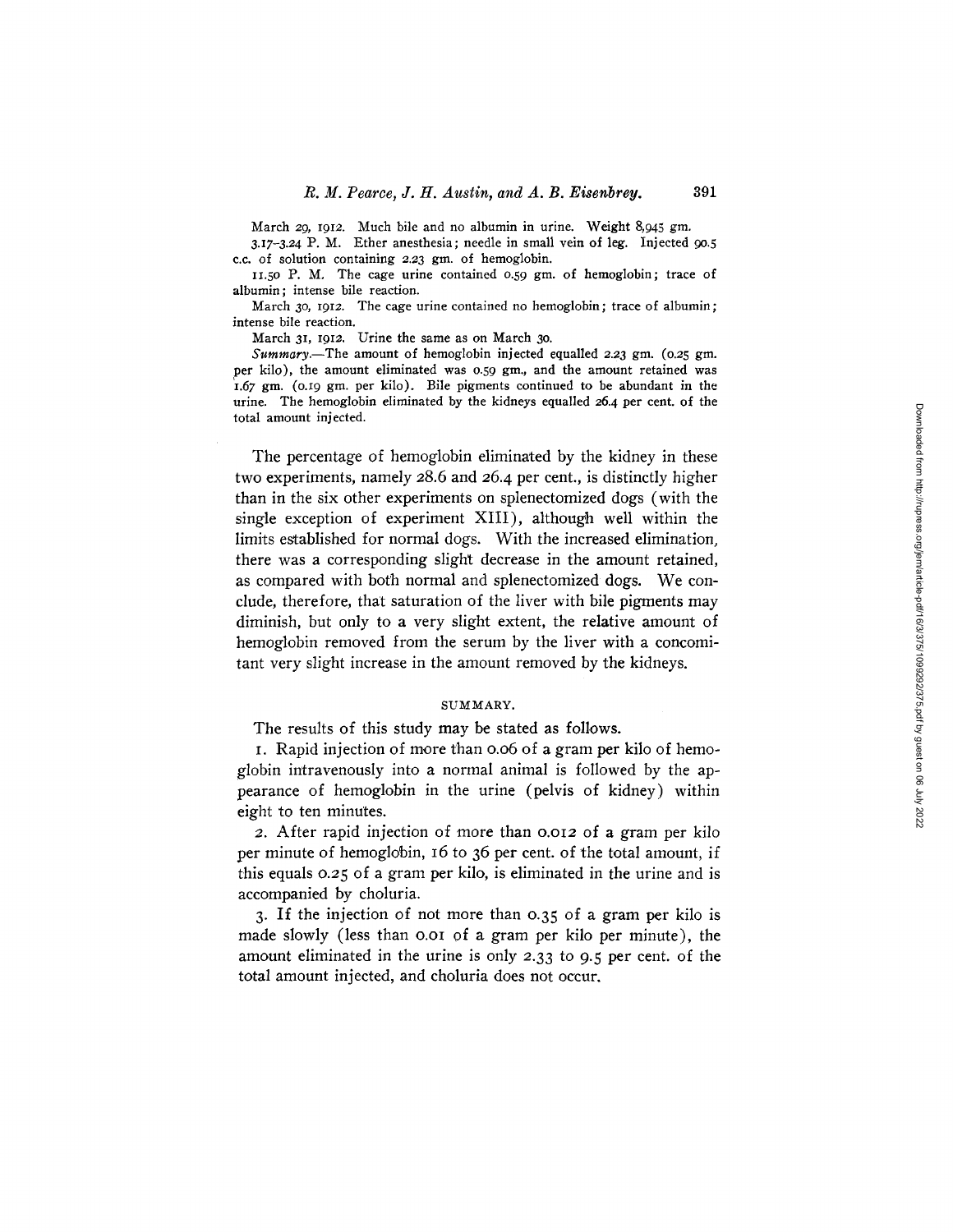4. The concentration of free hemoglobin in the blood which constitutes the threshold value of the kidneys for hemoglobin is approximately o.o6 of a gram of hemoglobin per kilo of body weight. When about this concentration is reached, hemoglobin appears in the urine.

5. The amount of hemoglobin per kilo of body weight which, after rapid injection, may be retained without jaundice, is approximately o.18 of a gram. When o.22 or o.23 of a gram is retained bile pigments appear in the urine. The threshold of the liver for jaundice in point of hemoglobin saturation lies, therefore, between o.18 and o.22 of a gram per kilo of body weight. With slow injections a greater amount may be retained without choluria.

6. The absence of the spleen does not alter greatly the percentage of hemoglobin eliminated by the kidney, nor does it raise the threshold of the liver for jaundice.

7. In the presence of jaundice, either hemolytic or obstructive, the amount of hemoglobin retained by splenectomized animals is slightly diminished and that eliminated by the kidneys is correspondingly increased.

Upon these data may be based the following explanation of the mechanism by which free hemoglobin is removed from the blood serum. Hemoglobin is not removed by the kidney until its concentration in the blood serum reaches a certain level (o.o6 of a gram of free hemoglobin per kilo of body weight). This constitutes the threshold value of the kidneys for hemoglobin and when it is reached hemoglobin appears in the urine. When the concentration is lower, hemoglobinuria ceases; at the same time, however, the liver, and possibly other tissues, take up hemoglobin as soon as mere traces are present in the serum and they continue this removal whether the renal threshold is exceeded or not. The two processes go on simultaneously, the rate of removal, when the renal threshold is exceeded, being for the kidneys 17 to 36 per cent., and for the liver and other tissues 64 to 83 per cent, of the total amount introduced. The hemoglobin which is removed by the liver is transformed into bile pigments. If the amount reaching the liver is small and is received slowly, the amount of bile formed is not increased above the excretory capacity of the liver, and it is removed by the bile passages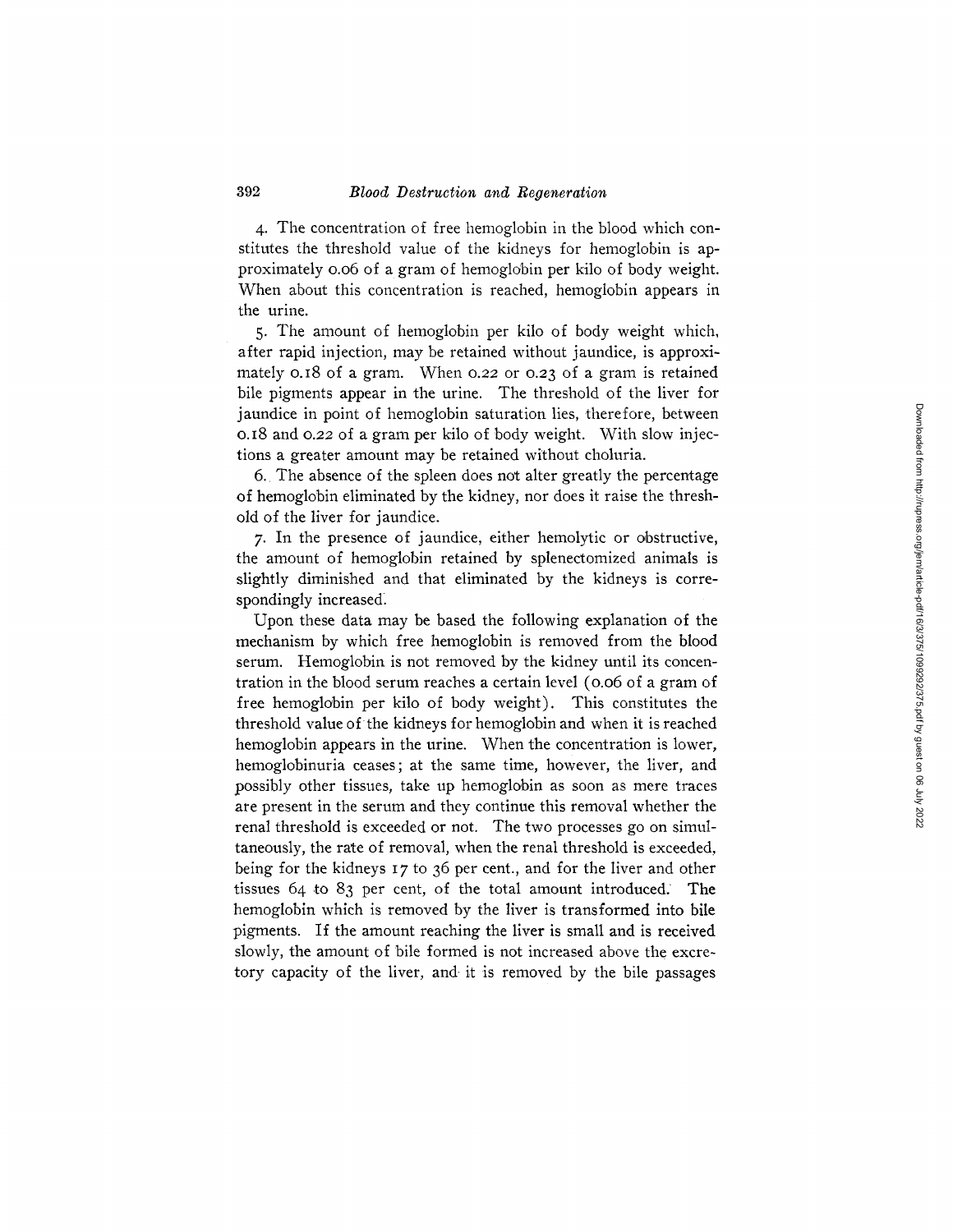without the occurrence of choluria. This is shown in our experiments in which injections of hemoglobin were made more slowly than o.oi of a gram per kilo per minute. On the other hand, if the hemoglobin is taken up by the liver rapidly and in large amounts, the bile capillaries are overtaxed and the bile cannot be rapidly removed, but is reabsorbed into the blood, and choluria develops.

If this theory is correct we have an explanation of those'instances of blood destruction in man characterized by jaundice, but not accompanied by hemoglobinuria. In a slow, gradual destruction of the red blood cells, the liver removes the hemoglobin from the serum so rapidly that the concentration of hemoglobin in the serum does not reach the threshold value of the kidneys and hemoglobinuria, therefore, cannot occur. The constant absorption of large amounts of hemoglobin by the liver and the increase in bile formation which results does, however, overtax the bile passages and jaundice occurs.

In the same way may be explained the continuance of jaundice after the disappearance of a transient hemoglobinuria. A rapid destruction of a large amount of blood raises the concentration of hemoglobin in the serum so quickly that the threshold value of the kidney is quickly exceeded and hemoglobin appears in large amounts in the urine. When an amount of hemoglobin sufficient to reduce the concentration of the serum below the threshold value of the kidney has been removed, a considerable amount of hemoglobin may still remain in the serum, and it is the slow elimination of this through the liver that causes the choluria to continue.

The demonstration that the absence of the spleen has no important influence on the elimination of hemoglobin by the kidney, on its transformation into bile pigments, or on the removal of such pigments, is of interest in connection with an observation made in the first paper of this series. This was concerning the frequent failure of jaundice to follow the administration of hemolytic serum during the early period following splenectomy.<sup>3</sup> Among the possible explanations was the suggestion that the spleen is in some way concerned in the disintegration of free hemoglobin or in the elaboration of its derivatives. The present investigations demonstrate that such an explanation is without experimental basis, though it does not

\* Pearce, R. M., Austin, J. H., and Krumbhaar, E. B., *loc. cir.*